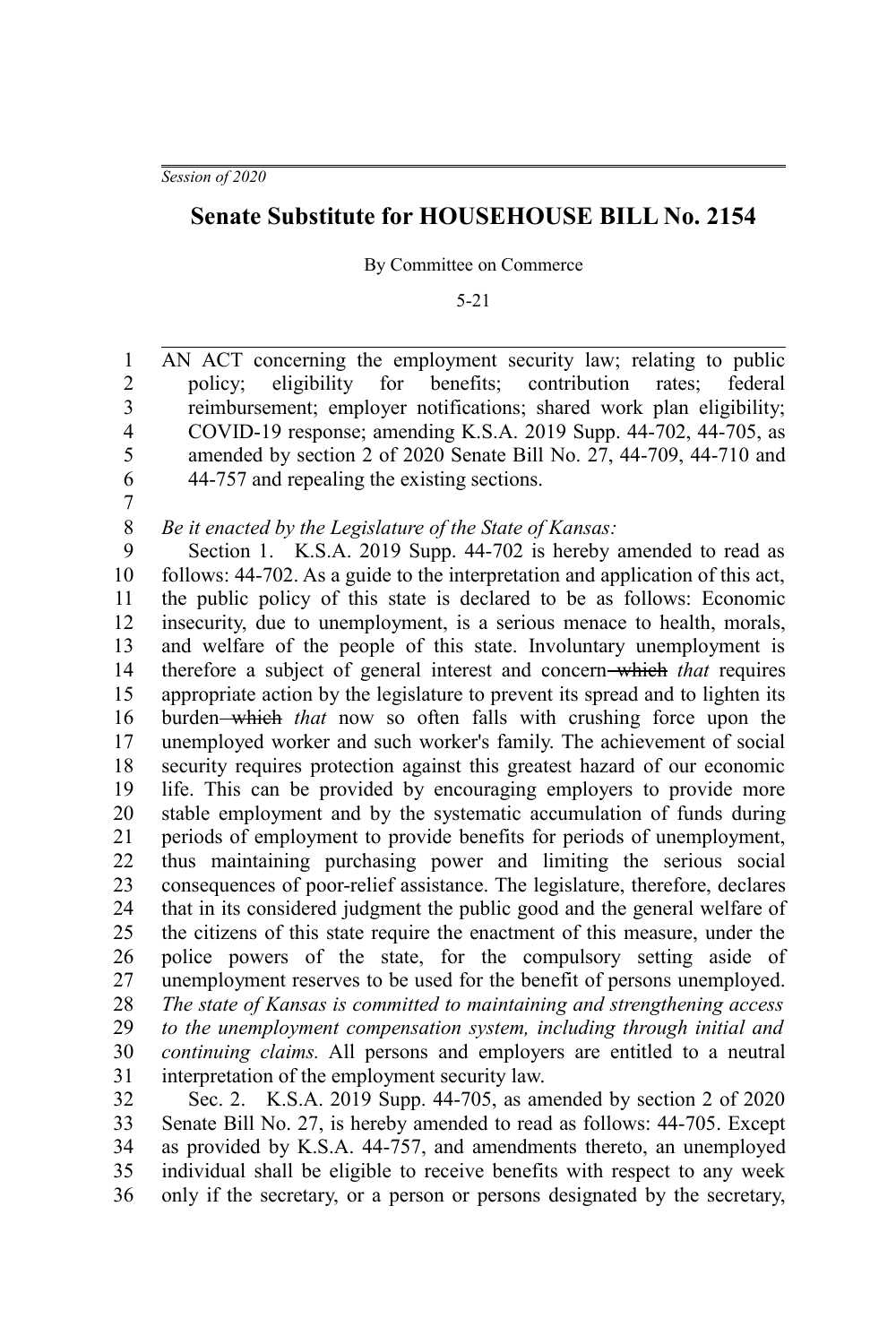finds that: 1

(a) The claimant has registered for work at and thereafter continued to report at an employment office in accordance with rules and regulations adopted by the secretary, except that, subject to the provisions of K.S.A. 44-704(a), and amendments thereto, the secretary may adopt rules and regulations that waive or alter either or both of the requirements of this subsection. 2 3 4 5 6 7

(b) The claimant has made a claim for benefits with respect to such 8

week in accordance with rules and regulations adopted by the secretary. (c) The claimant is able to perform the duties of such claimant's customary occupation or the duties of other occupations that the claimant is reasonably fitted by training or experience, and is available for work, as demonstrated by the claimant's pursuit of the full course of action most reasonably calculated to result in the claimant's reemployment except that, notwithstanding any other provisions of this section, an unemployed claimant otherwise eligible for benefits shall not become ineligible for benefits: (1) Because of the claimant's enrollment in and satisfactory pursuit of approved training, including training approved under section  $236(a)(1)$  of the trade act of 1974;  $-$ or (2) solely because such individual is seeking only part-time employment if the individual is available for a number of hours per week that are comparable to the individual's part-time work experience in the base period*; or (3) because a claimant is not actively seeking work: (i) During a state of disaster emergency proclaimed by the governor pursuant to K.S.A. 48-924 and 48-925, and amendments thereto; (ii) in response to the spread of the public health emergency of COVID-19; and (iii) the state's temporary waiver of the work search requirement under the employment security law for such claimant is in compliance with the families first coronavirus response act (Pub. L. No. 116-127)*. 9 10 11 12 13 14 15 16 17 18 19 20 21 22 23 24 25 26 27 28 29

For the purposes of this subsection, an inmate of a custodial or correctional institution shall be deemed to be unavailable for work and not eligible to receive unemployment compensation while incarcerated. 30 31 32

(d) (1) Except as provided further, the claimant has been unemployed for a waiting period of one week or the claimant is unemployed and has satisfied the requirement for a waiting period of one week under the shared work unemployment compensation program as provided in K.S.A. 44-  $757(k)(4)$ , and amendments thereto, and that period of one week, in either case, occurs within the benefit year that includes the week for which the claimant is claiming benefits. No week shall be counted as a week of unemployment for the purposes of this subsection: 33 34 35 36 37 38 39 40

41

(A) If benefits have been paid for such week;

(B) if the individual fails to meet with the other eligibility requirements of this section; or 42 43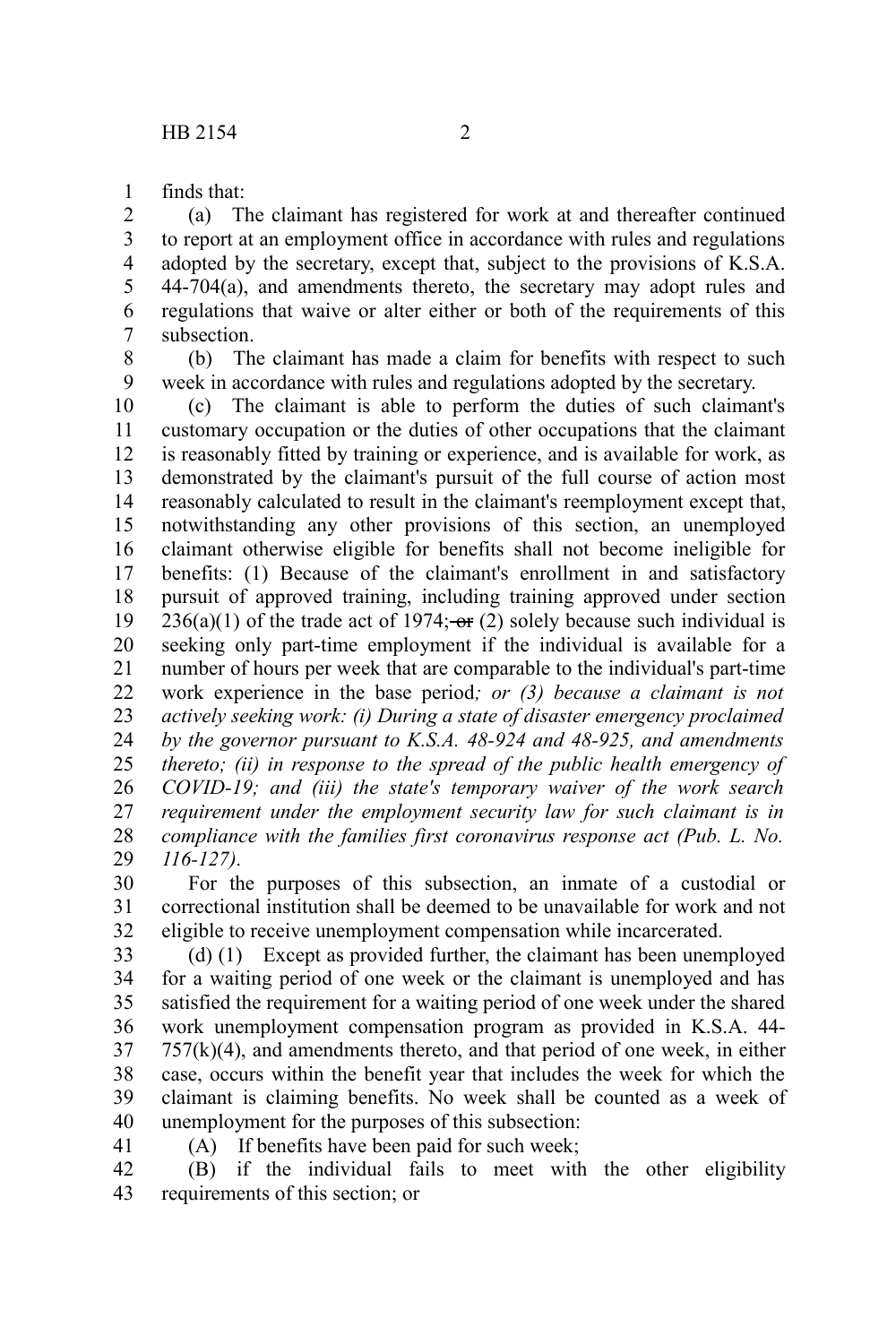(C) if an individual is seeking unemployment benefits under the unemployment compensation law of any other state or of the United States, except that if the appropriate agency of such state or of the United States finally determines that the claimant is not entitled to unemployment benefits under such other law, this subparagraph shall not apply. 1 2 3 4 5

(2) *(A)* The waiting week requirement of paragraph (1) shall not apply to*:* 6 7

*(i)* New claims by claimants who become unemployed as a result of an employer terminating business operations within this state, declaring bankruptcy or initiating a work force reduction pursuant to public law 100- 379, the federal worker adjustment and retraining notification act, 29 U.S.C. §§ 2101 through 2109, as amended*; or* 8 9 10 11 12

*(ii) new claims filed on or after April 5, 2020, through December 26, 2020, in accordance with the families first coronavirus response act (Pub. L. No. 116-127) and the coronavirus aid, relief, and economic security act (Pub. L. No. 116-136)*. 13 14 15 16

*(B)* The secretary shall adopt rules and regulations to administer the provisions of this paragraph. 17 18

(3) *If the waiting week requirement of paragraph (1) applies,* a claimant shall become eligible to receive compensation for the waiting period of one week, pursuant to paragraph (1), upon completion of three weeks of unemployment consecutive to such waiting period. This paragraph shall not apply to initial claims effective on and after April 1, 2021. 19 20 21 22 23 24

(e) For benefit years established on and after the effective date of this act, the claimant has been paid total wages for insured work in the claimant's base period of not less than 30 times the claimant's weekly benefit amount and has been paid wages in more than one quarter of the claimant's base period, except that the wage credits of an individual earned during the period commencing with the end of a prior base period and ending on the date that such individual filed a valid initial claim shall not be available for benefit purposes in a subsequent benefit year unless, in addition thereto, such individual has returned to work and subsequently earned wages for insured work in an amount equal to at least eight times the claimant's current weekly benefit amount. 25 26 27 28 29 30 31 32 33 34 35

(f) The claimant participates in reemployment services, such as job search assistance services, if the individual has been determined to be likely to exhaust regular benefits and needs reemployment services pursuant to a profiling system established by the secretary, unless the secretary determines that: (1) The individual has completed such services; or (2) there is justifiable cause for the claimant's failure to participate in such services. 36 37 38 39 40 41 42

43

(g) The claimant is returning to work after a qualifying injury and has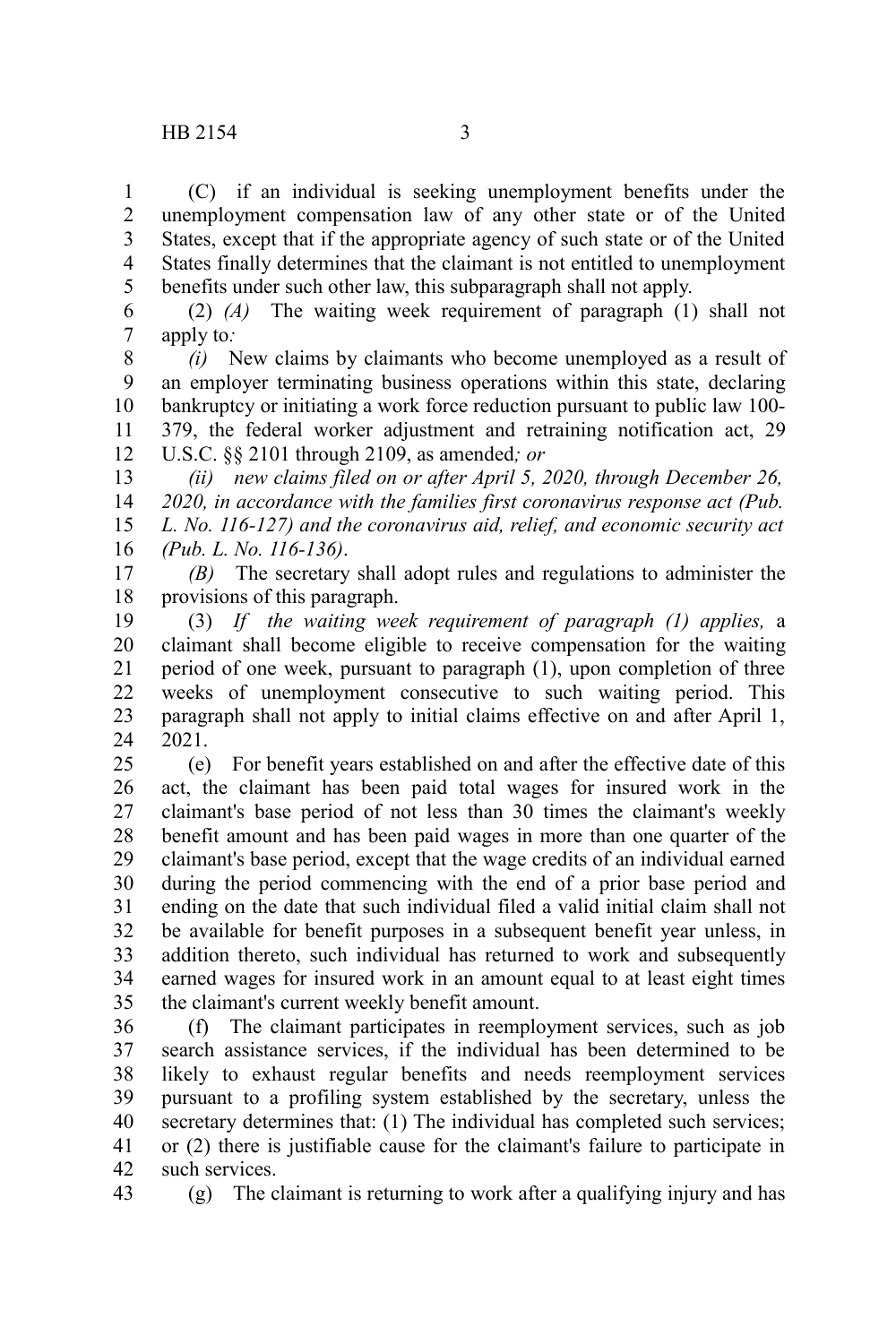period of not less than 30 times the claimant's weekly benefit amount and has been paid wages in more than one quarter of the claimant's alternative base period if: 2 3 4

(1) The claimant has filed for benefits within four weeks of being released to return to work by a licensed and practicing health care provider; 5 6 7

(2) the claimant files for benefits within 24 months of the date the qualifying injury occurred; and 8 9

(3) the claimant attempted to return to work with the employer where the qualifying injury occurred, but the individual's regular work or comparable and suitable work was not available. 10 11 12

Sec. 3. K.S.A. 2019 Supp. 44-709 is hereby amended to read as follows: 44-709. (a) *Filing*. Claims for benefits shall be made in accordance with rules and regulations adopted by the secretary. The secretary shall furnish a copy of such rules and regulations to any individual requesting them. Each employer shall*: (1)* Post and maintain printed statements furnished by the secretary without cost to the employer in places readily accessible to individuals in the service of the employer*; and (2) provide any other notification to individuals in the service of the employer as required by the secretary pursuant to the families first coronavirus response act (Pub. L. No. 116-127)*. 13 14 15 16 17 18 19 20 21 22

(b) *Determination*. (1) Except as otherwise provided in this paragraph, a representative designated by the secretary, and hereinafter referred to as an examiner, shall promptly examine the claim and, on the basis of the facts found by the examiner, shall determine whether or not the claim is valid. If the examiner determines that the claim is valid, the examiner shall determine the first day of the benefit year, the weekly benefit amount and the total amount of benefits payable with respect to the benefit year. If the claim is determined to be valid, the examiner shall send a notice to the last employing unit who shall respond within 10 days by providing the examiner all requested information including all information required for a decision under K.S.A. 44-706, and amendments thereto. The information may be submitted by the employing unit in person at an employment office of the secretary or by mail, by telefacsimile machine or by electronic mail. If the required information is not submitted or postmarked within a response time limit of 10 days after the examiner's notice was sent, the employing unit shall be deemed to have waived its standing as a party to the proceedings arising from the claim and shall be barred from protesting any subsequent decisions about the claim by the secretary, a referee, the employment security board of review or any court, except that the employing unit's response time limit may be waived or extended by the examiner or upon appeal, if timely response was 23 24 25 26 27 28 29 30 31 32 33 34 35 36 37 38 39 40 41 42 43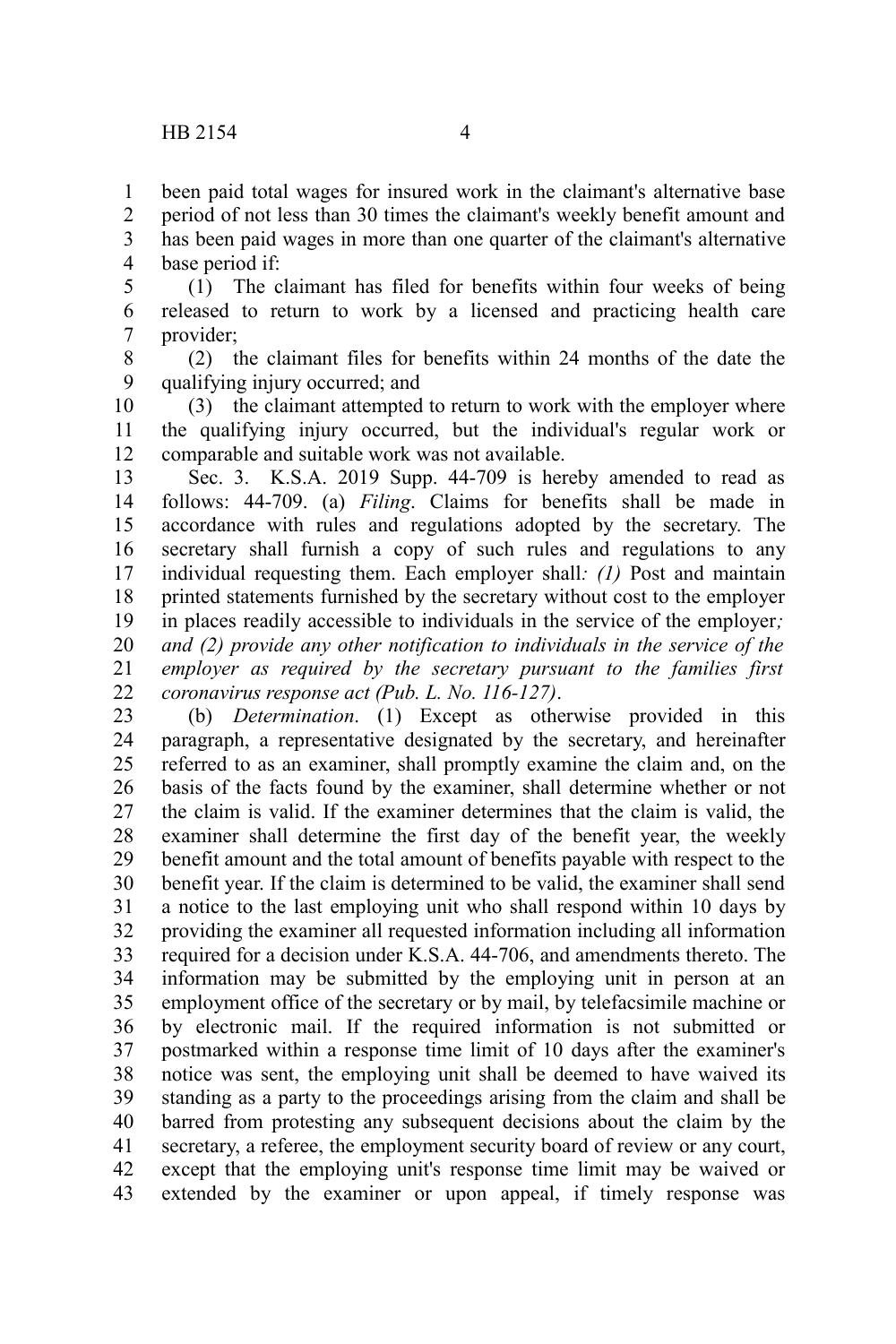impossible due to excusable neglect. In any case in which the payment or denial of benefits will be determined by the provisions of K.S.A. 44- 706(d), and amendments thereto, the examiner shall promptly transmit the claim to a special examiner designated by the secretary to make a determination on the claim after the investigation as the special examiner deems necessary. The parties shall be promptly notified of the special examiner's decision and any party aggrieved by the decision may appeal to the referee as provided in subsection (c). The claimant and the claimant's most recent employing unit shall be promptly notified of the examiner's or special examiner's decision. 1 2 3 4 5 6 7 8 9 10

(2) The examiner may for good cause reconsider the examiner's decision and shall promptly notify the claimant and the most recent employing unit of the claimant, that the decision of the examiner is to be reconsidered, except that no reconsideration shall be made after the termination of the benefit year. 11 12 13 14 15

(3) Notwithstanding the provisions of any other statute, a decision of an examiner or special examiner shall be final unless the claimant or the most recent employing unit of the claimant files an appeal from the decision as provided in subsection (c), except that the time limit for appeal may be waived or extended by the referee or board of review if a timely response was impossible due to excusable neglect. The appeal must be filed within 16 calendar days after the mailing of notice to the last known addresses of the claimant and employing unit or, if notice is not by mail, within 16 calendar days after the delivery of the notice to the parties. 16 17 18 19 20 21 22 23 24

(c) *Appeals*. Unless the appeal is withdrawn, a referee, after affording the parties reasonable opportunity for fair hearing, shall affirm or modify the findings of fact and decision of the examiner or special examiner. The parties shall be duly notified of the referee's decision, together with the reasons for the decision. The decision shall be final, notwithstanding the provisions of any other statute, unless a further appeal to the employment security board of review is filed within 16 calendar days after the mailing of the decision to the parties' last known addresses or, if notice is not by mail, within 16 calendar days after the delivery of the decision, except that the time limit for appeal may be waived or extended by the referee or board of review if a timely response was impossible due to excusable neglect. 25 26 27 28 29 30 31 32 33 34 35 36

(d) *Referees*. The secretary shall appoint, in accordance with K.S.A. 44-714(c), and amendments thereto, one or more referees to hear and decide disputed claims. 37 38 39

(e) *Time, computation and extension*. In computing the period of time for an employing unit response or for appeals under this section from the examiner's or the special examiner's determination or from the referee's decision, the day of the act, event or default from which the designated 40 41 42 43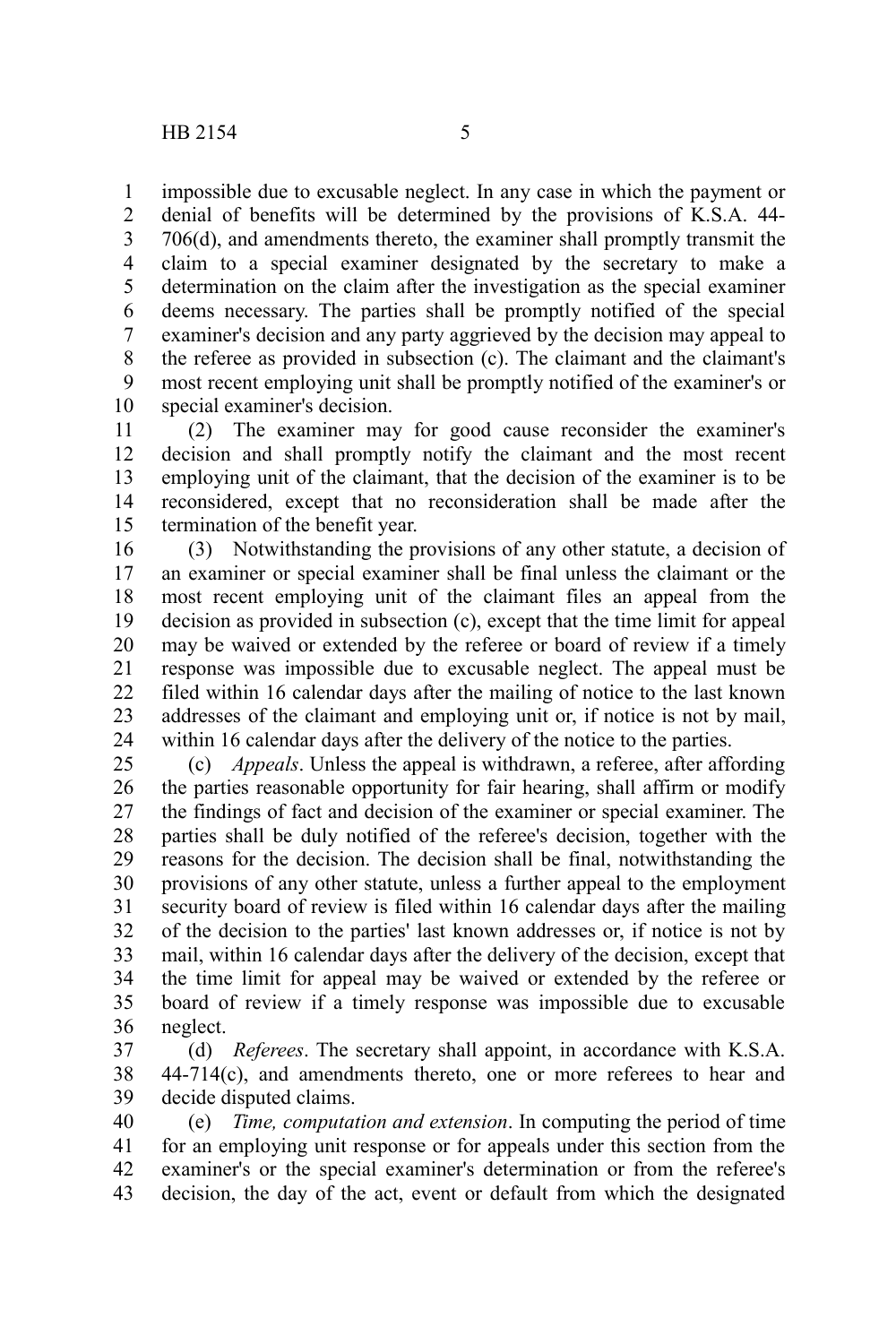period of time begins to run shall not be included. The last day of the period shall be included unless it is a Saturday, Sunday or legal holiday, in which event the period runs until the end of the next day which *that* is not a Saturday, Sunday or legal holiday. 1 2 3 4

(f) *Board of review*. (1) There is hereby created an employment security board of review, hereinafter referred to as the board, consisting of three members. Each member of the board shall be appointed for a term of four years as provided in this subsection. Not more than two members of the board shall belong to the same political party. 5 6 7 8 9

(2) When a vacancy on the employment security board of review occurs, the workers compensation and employment security boards nominating committee established under K.S.A. 44-551, and amendments thereto, shall convene and submit a nominee to the governor for appointment to each vacancy on the employment security board of review, subject to confirmation by the senate as provided by K.S.A. 75-4315b, and amendments thereto. The governor shall either: (A) Accept and submit to the senate for confirmation the person nominated by the nominating committee; or (B) reject the nomination and request the nominating committee to nominate another person for that position. Except as provided by K.S.A. 46-2601, and amendments thereto, no person appointed to the employment security board of review, whose appointment is subject to confirmation by the senate, shall exercise any power, duty or function as a member until confirmed by the senate. 10 11 12 13 14 15 16 17 18 19 20 21 22 23

(3) No member of the employment security board of review shall serve more than two consecutive terms. 24 25

(4) Each member of the employment security board shall serve until a successor has been appointed and confirmed. Any vacancy in the membership of the board occurring prior to expiration of a term shall be filled by appointment for the unexpired term in the same manner as provided for original appointment of the member. 26 27 28 29 30

(5) Each member of the employment security board of review shall be entitled to receive as compensation for the member's services at the rate of \$15,000 per year, together with the member's travel and other necessary expenses actually incurred in the performance of the member's official duties in accordance with rules and regulations adopted by the secretary. Members' compensation and expenses shall be paid from the employment security administration fund. 31 32 33 34 35 36 37

(6) The employment security board of review shall organize annually by the election of a chairperson from among its members. The chairperson shall serve in that capacity for a term of one year and until a successor is elected. The board shall meet on the first Monday of each month or on the call of the chairperson or any two members of the board at the place designated. The secretary of labor shall appoint an executive secretary of 38 39 40 41 42 43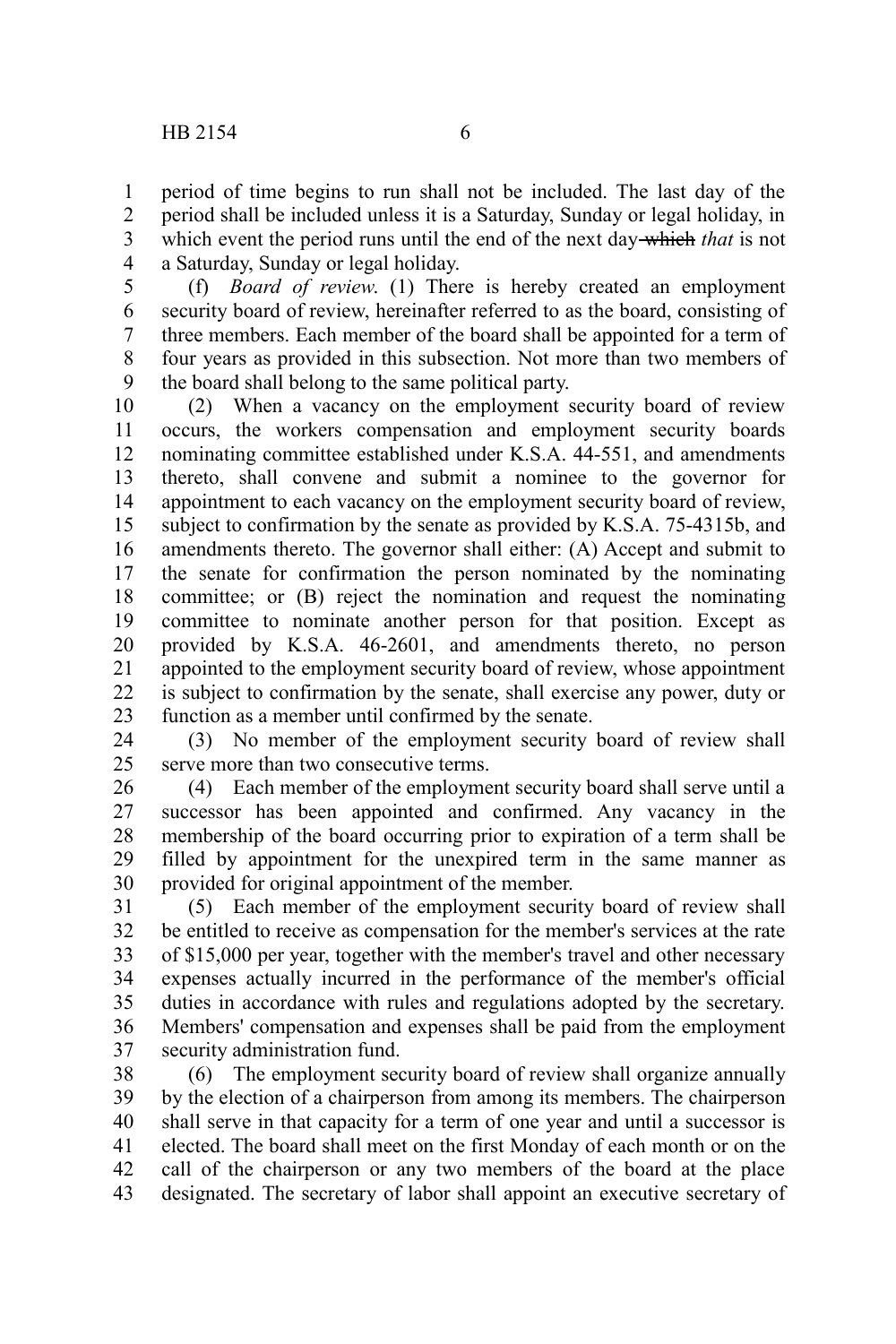the board and the executive secretary shall attend the meetings of the board. 1  $\mathcal{L}$ 

(7) The employment security board of review, on its own motion, may affirm, modify or set aside any decision of a referee on the basis of the evidence previously submitted in the case; may direct the taking of additional evidence; or may permit any of the parties to initiate further appeal before it. The board shall permit such further appeal by any of the parties interested in a decision of a referee which *that* overrules or modifies the decision of an examiner. The board may remove to itself the proceedings on any claim pending before a referee. Any proceedings so removed to the board shall be heard in accordance with the requirements of subsection (c). The board shall promptly notify the interested parties of its findings and decision. 3 4 5 6 7 8 9 10 11 12 13

(8) Two members of the employment security board of review shall constitute a quorum and no action of the board shall be valid unless it has the concurrence of at least two members. A vacancy on the board shall not impair the right of a quorum to exercise all the rights and perform all the duties of the board. 14 15 16 17 18

(g) *Procedure*. The manner<del> in which</del> that disputed claims are presented, the reports on claims required from the claimant and from employers and the conduct of hearings and appeals shall be in accordance with rules of procedure prescribed by the employment security board of review for determining the rights of the parties, whether or not such rules conform to common law or statutory rules of evidence and other technical rules of procedure. A full and complete record shall be kept of all proceedings and decisions in connection with a disputed claim. All testimony at any hearing upon a disputed claim shall be recorded, but need not be transcribed unless the disputed claim is further appealed. In the performance of its official duties, the board shall have access to all of the records which *that* pertain to the disputed claim and are in the custody of the secretary of labor and shall receive the assistance of the secretary upon request. 19 20 21 22 23 24 25 26 27 28 29 30 31 32

(h) *Witness fees*. Witnesses subpoenaed pursuant to this section shall be allowed fees and necessary travel expenses at rates fixed by the board. Such fees and expenses shall be deemed a part of the expense of administering this act. 33 34 35 36

(i) *Review of board action.* Any action of the employment security board of review may not be reconsidered after the mailing of the decision. An action of the board shall become final unless a petition for review in accordance with the Kansas judicial review act is filed within 16 calendar days after the date of the mailing of the decision. If an appeal has not been filed within 16 calendar days of the date of the mailing of the decision, the decision becomes final. No bond shall be required for commencing an 37 38 39 40 41 42 43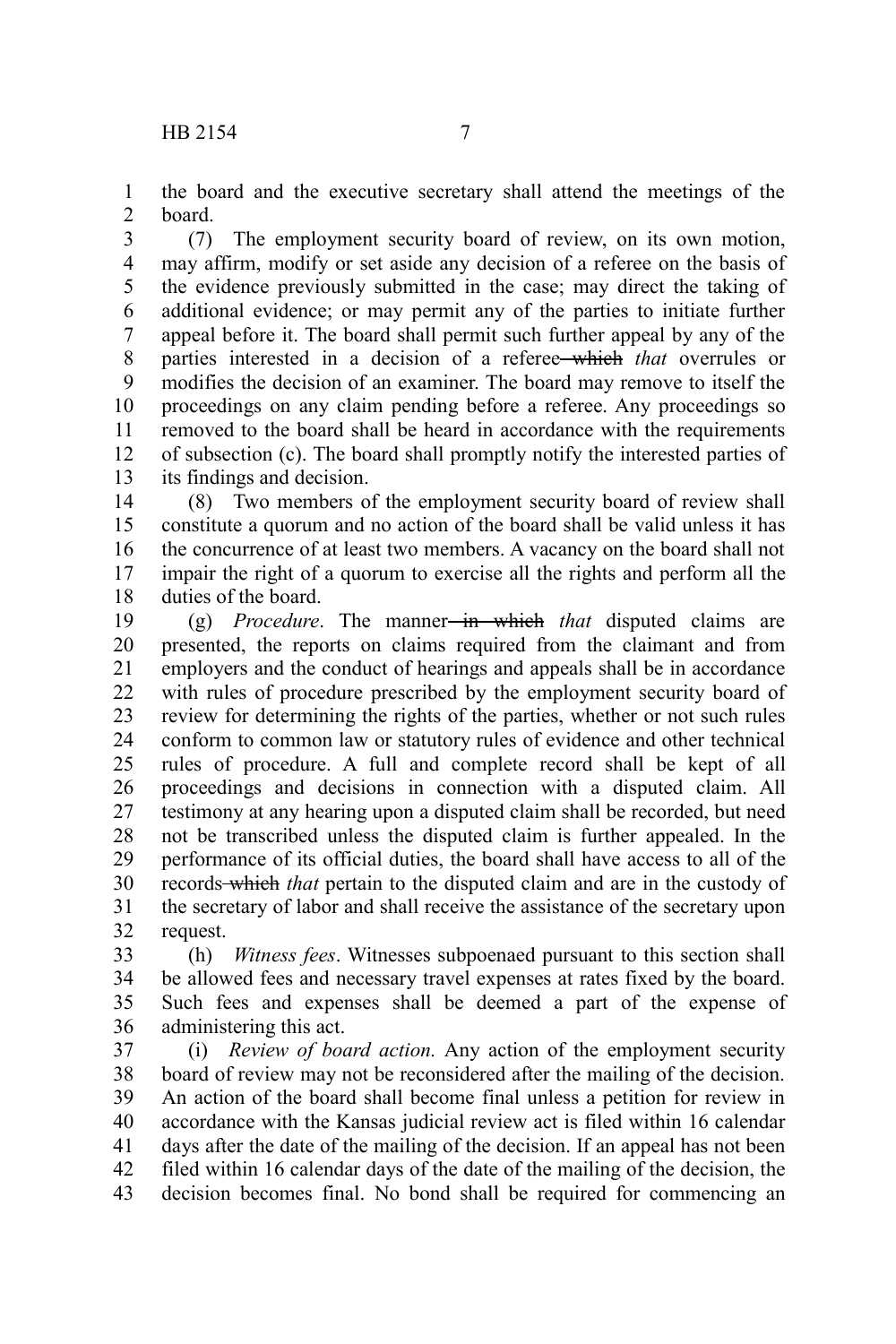action for such review. In addition to those persons having standing pursuant to K.S.A. 77-611, and amendments thereto, the examiner shall have standing to obtain judicial review of an action of such board. The review proceeding, and the questions of law certified, shall be heard in a summary manner and shall be given precedence over all other civil cases except cases arising under the workers compensation act. 1 2 3 4 5 6

(j) Any finding of fact or law, judgment, determination, conclusion or final order made by the employment security board of review or any examiner, special examiner, referee or other person with authority to make findings of fact or law pursuant to the employment security law is not admissible or binding in any separate or subsequent action or proceeding, between a person and a present or previous employer brought before an arbitrator, court or judge of the state or the United States, regardless of whether the prior action was between the same or related parties or involved the same facts. 7 8 9 10 11 12 13 14 15

(k) In any proceeding or hearing conducted under this section, a party to the proceeding or hearing may appear before a referee or the employment security board of review either personally or by means of a designated representative to present evidence and to state the position of the party. Hearings may be conducted in person, by telephone or other means of electronic communication. The hearing shall be conducted by telephone or other means of electronic communication if none of the parties requests an in-person hearing. If only one party requests an inperson hearing, the referee shall have the discretion of requiring all parties to appear in person or allow the party not requesting an in-person hearing to appear by telephone or other means of electronic communication. The notice of hearing shall include notice to the parties of their right to request an in-person hearing and instructions on how to make the request. 16 17 18 19 20 21 22 23 24 25 26 27 28

Sec. 4. K.S.A. 2019 Supp. 44-710 is hereby amended to read as follows: 44-710. (a) *Payment.* Contributions shall accrue and become payable by each contributing employer for each calendar year-in which *that* the contributing employer is subject to the employment security law with respect to wages paid for employment. Such contributions shall become due and be paid by each contributing employer to the secretary for the employment security fund in accordance with such rules and regulations as the secretary may adopt and shall not be deducted, in whole or in part, from the wages of individuals in such employer's employ. In the payment of any contributions, a fractional part of \$.01 shall be disregarded unless it amounts to \$.005 or more, in which case it shall be increased to \$.01. Should contributions for any calendar quarter be less than \$5, no payment shall be required. 29 30 31 32 33 34 35 36 37 38 39 40 41

(b) *Rates and base of contributions.* (1) Except as provided in paragraph (2) of this subsection, each contributing employer shall pay 42 43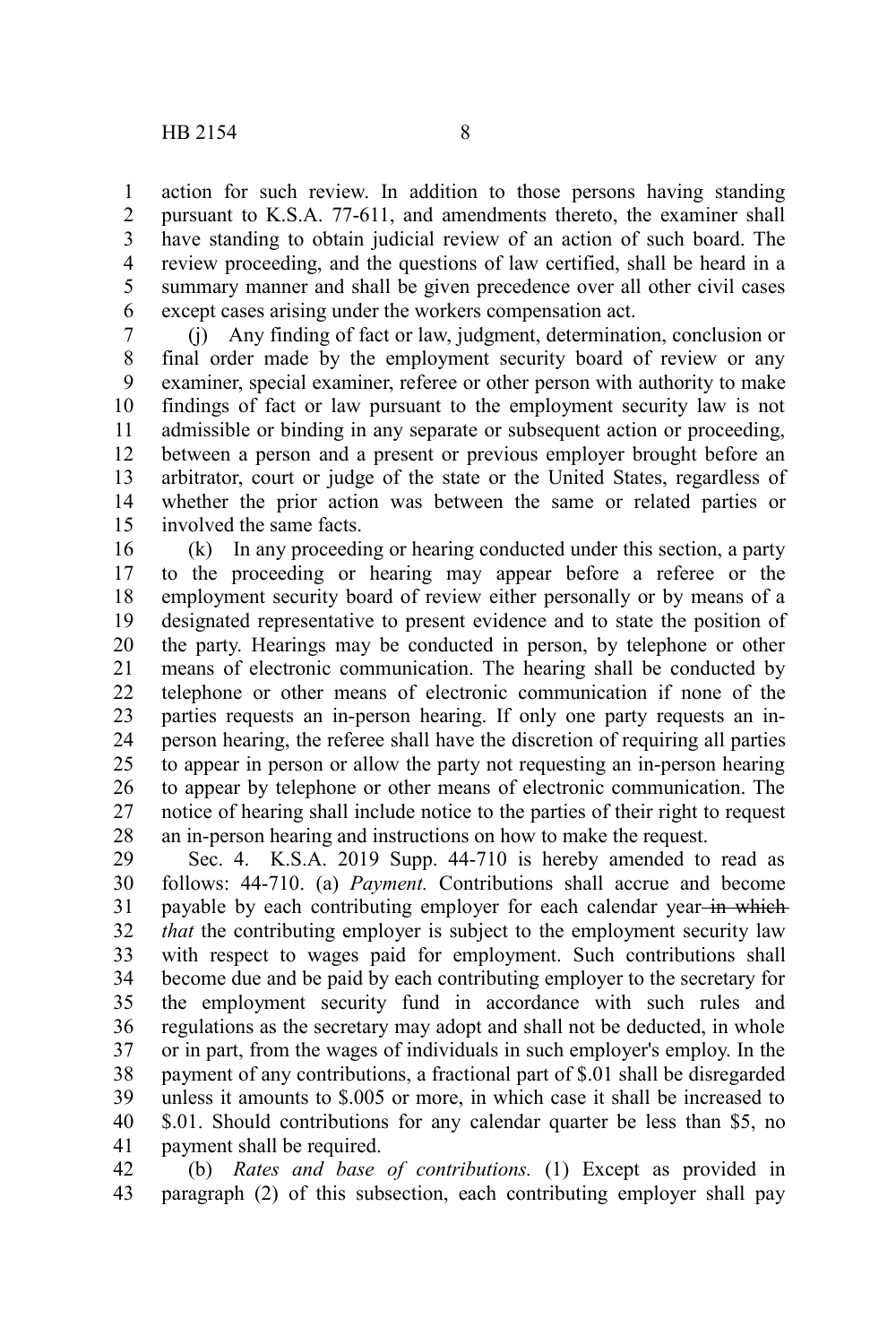contributions on wages paid by the contributing employer during each calendar year with respect to employment as provided in K.S.A. 44-710a, and amendments thereto. Except that, notwithstanding the federal law requiring the secretary of labor to annually recalculate the contribution rate, for calendar years 2010, 2011, 2012, 2013 and 2014, the secretary shall charge each contributing employer in rate groups 1 through 32 the contribution rate in the 2010 original tax rate computation table, with contributing employers in rate groups 33 through 51 being capped at a 5.4% contribution rate. *For calendar year 2021, unemployment tax rates for eligible employers shall be limited to the standard rate schedule in K.S.A. 44-710a, and amendments thereto. Therefore, no additional solvency adjustment shall be applied.* 1 2 3 4 5 6 7 8 9 10 11 12

(2) (A) If the congress of the United States either amends or repeals the Wagner-Peyser act, the federal unemployment tax act, the federal social security act, or subtitle C of chapter 23 of the federal internal revenue code of 1986, or any act or acts supplemental to or in lieu thereof, or any part or parts of any such law, or if any such law, or any part or parts thereof, are held invalid with the effect that appropriations of funds by congress and grants thereof to the state of Kansas for the payment of costs of administration of the employment security law are no longer available for such purposes; or (B) if employers in Kansas subject to the payment of tax under the federal unemployment tax act are granted full credit against such tax for contributions or taxes paid to the secretary of labor, then, and in either such case, beginning with the year in which *that* the unavailability of federal appropriations and grants for such purpose occurs or in which *that* such change in liability for payment of such federal tax occurs and for each year thereafter, the rate of contributions of each contributing employer shall be equal to the total of *0*.5% and the rate of contributions as determined for such contributing employer under K.S.A. 44-710a, and amendments thereto. The amount of contributions-which that each contributing employer becomes liable to pay under this paragraph (2) over the amount of contributions which *that* such contributing employer would be otherwise liable to pay shall be credited to the employment security administration fund to be disbursed and paid out under the same conditions and for the same purposes as other moneys are authorized to be paid from the employment security administration fund, except that, if the secretary determines that as of the first day of January of any year there is an excess in the employment security administration fund over the amount required to be disbursed during such year, an amount equal to such excess as determined by the secretary shall be transferred to the employment security fund. 13 14 15 16 17 18 19 20 21 22 23 24 25 26 27 28 29 30 31 32 33 34 35 36 37 38 39 40 41

(c) *Charging of benefit payments.* (1) The secretary shall maintain a separate account for each contributing employer, and shall credit the 42 43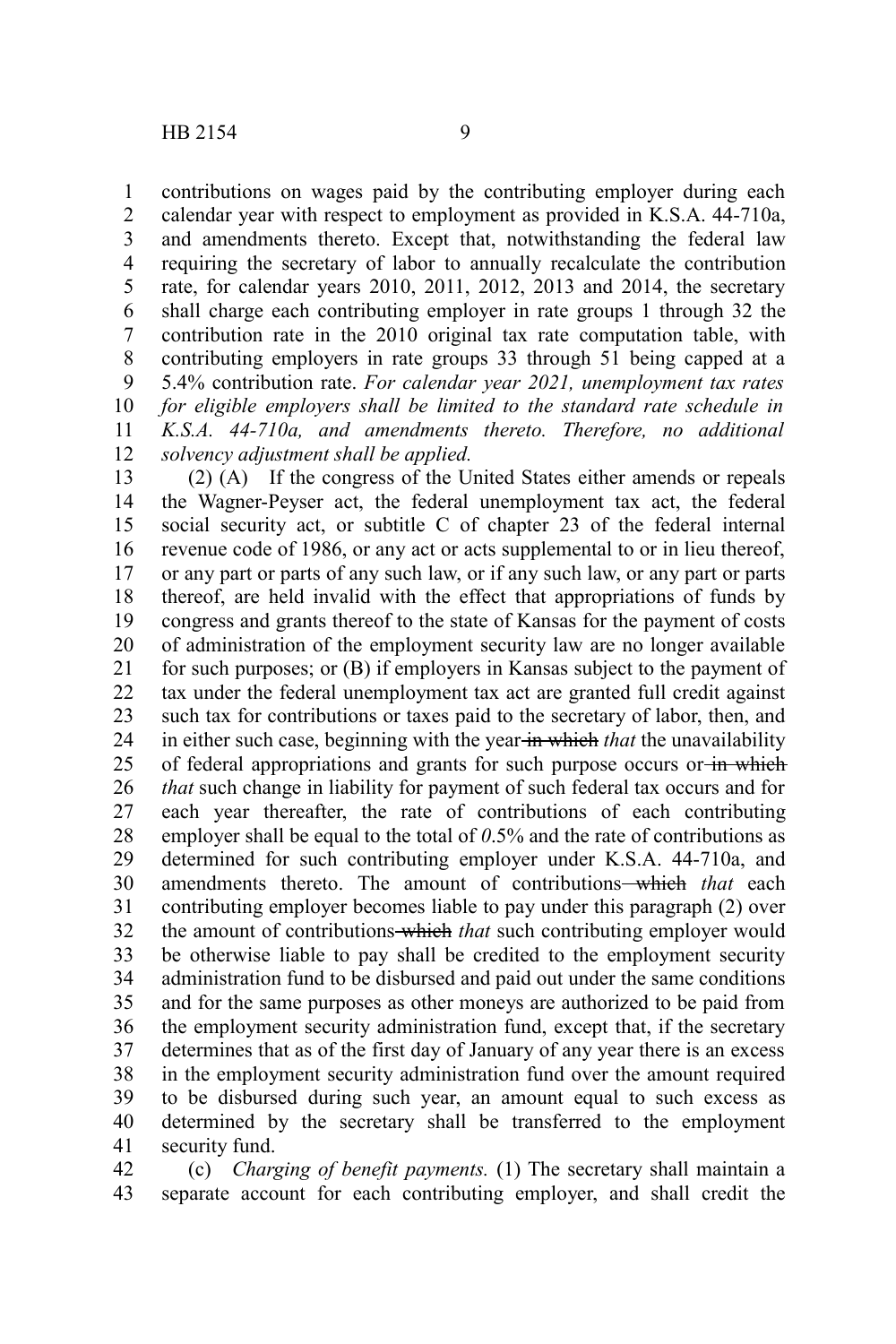contributing employer's account with all the contributions paid on the contributing employer's own behalf. Nothing in the employment security law shall be construed to grant any employer or individuals in such employer's service prior claims or rights to the amounts paid by such employer into the employment security fund either on such employer's own behalf or on behalf of such individuals. Benefits paid shall be charged against the accounts of each base period employer in the proportion that the base period wages paid to an eligible individual by each such employer bears to the total wages in the base period. Benefits shall be charged to contributing employers' accounts and rated governmental employers' accounts upon the basis of benefits paid during each twelve-month period ending on the computation date. 1 2 3 4 5 6 7 8 9 10 11 12

(2) (A) Benefits paid in benefit years established by valid new claims shall not be charged to the account of a contributing employer or rated governmental employer who is a base period employer if the examiner finds that claimant was separated from the claimant's most recent employment with such employer under any of the following conditions: (i) Discharged for misconduct or gross misconduct connected with the individual's work;  $-$ or (ii) leaving work voluntarily without good cause attributable to the claimant's work or the employer*; or (iii) discharged from an employer directly impacted by COVID-19 in accordance with the families first coronavirus response act (Pub. L. No. 116-127)*. 13 14 15 16 17 18 19 20 21 22

(B) Where base period wage credits of a contributing employer or rated governmental employer represent part-time employment and the claimant continues in that part-time employment with that employer during the period for which benefits are paid, then that employer's account shall not be charged with any part of the benefits paid if the employer provides the secretary with information as required by rules and regulations. For the purposes of this subsection  $(c)(2)(B)$ , "part-time employment" means any employment when an individual works less than full-time because the individual's services are not required for the customary, scheduled full-time hours prevailing at the work place or the individual does not customarily work the regularly scheduled full-time hours due to personal choice or circumstances. 23 24 25 26 27 28 29 30 31 32 33 34

(C) No contributing employer or rated governmental employer's account shall be charged with any extended benefits paid in accordance with the employment security law, except for weeks of unemployment beginning after December 31, 1978, all contributing governmental employers and governmental rated employers shall be charged an amount equal to all extended benefits paid. 35 36 37 38 39 40

(D) No contributing employer, rated governmental employer or reimbursing employer's account shall be charged for any additional benefits paid during the period July 1, 2003 through June 30, 2004. 41 42 43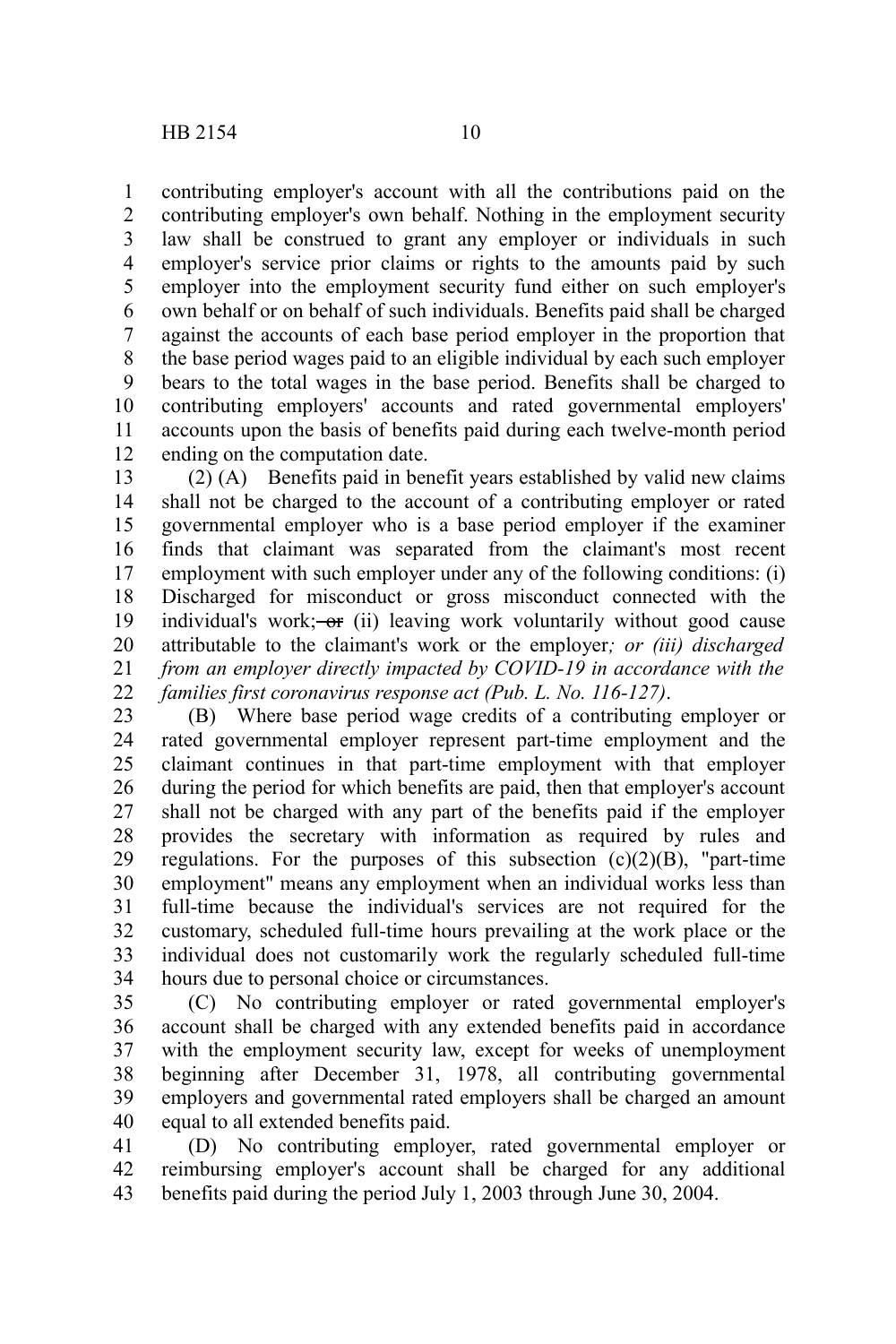(E) No contributing employer or rated governmental employer's account will be charged for benefits paid a claimant while pursuing an approved training course as defined in subsection (s) of K.S.A. 44-703*(s)*, and amendments thereto. 1 2 3 4

(F) No contributing employer or rated governmental employer's account shall be charged with respect to the benefits paid to any individual whose base period wages include wages for services not covered by the employment security law prior to January 1, 1978, to the extent that the employment security fund is reimbursed for such benefits pursuant to section 121 of public law 94-566 (90 Stat. 2673). 5 6 7 8 9 10

(G) With respect to weeks of unemployment beginning after December 31, 1977, wages for insured work shall include wages paid for previously uncovered services. For the purposes of this subsection  $(c)(2)$ (G), the term "previously uncovered services" means services which *that* were not covered employment, at any time during the one-year period ending December 31, 1975, except to the extent that assistance under title II of the federal emergency jobs and unemployment assistance act of 1974 was paid on the basis of such services, and which *that*: 11 12 13 14 15 16 17 18

(i) Are agricultural labor as defined in subsection  $(w)$  of K.S.A. 44-703*(w)*, and amendments thereto, or domestic service as defined in subsection (aa) of K.S.A. 44-703*(aa)*, and amendments thereto; 19 20 21

(ii) are services performed by an employee of this state or a political subdivision thereof, as provided in subsection  $(i)(3)(E)$  of K.S.A. 44-703*(i)(3)(E)*, and amendments thereto; or 22 23 24

(iii) are services performed by an employee of a nonprofit educational institution which *that* is not an institution of higher education. 25 26

(H) No contributing employer or rated governmental employer's account shall be charged with respect to their pro rata share of benefit charges if such charges are of \$100 or less. 27 28 29

(3) An employer's account shall not be relieved of charges relating to a payment that was made erroneously if the secretary determines that: 30 31

(A) The erroneous payment was made because the employer, or the agent of the employer, was at fault for failing to respond timely or adequately to a written request from the secretary for information relating to the claim for unemployment compensation; and 32 33 34 35

(B) the employer or agent has established a pattern of failing to respond timely or adequately to requests for information. 36 37

38

(C) For purposes of this paragraph:

(i) "Erroneous payment" means a payment that but for the failure by the employer or the employer's agent with respect to the claim for unemployment compensation, would not have been made; and 39 40 41

(ii) "pattern of failure" means repeated documented failure on the part of the employer or the agent of the employer to respond, taking into 42 43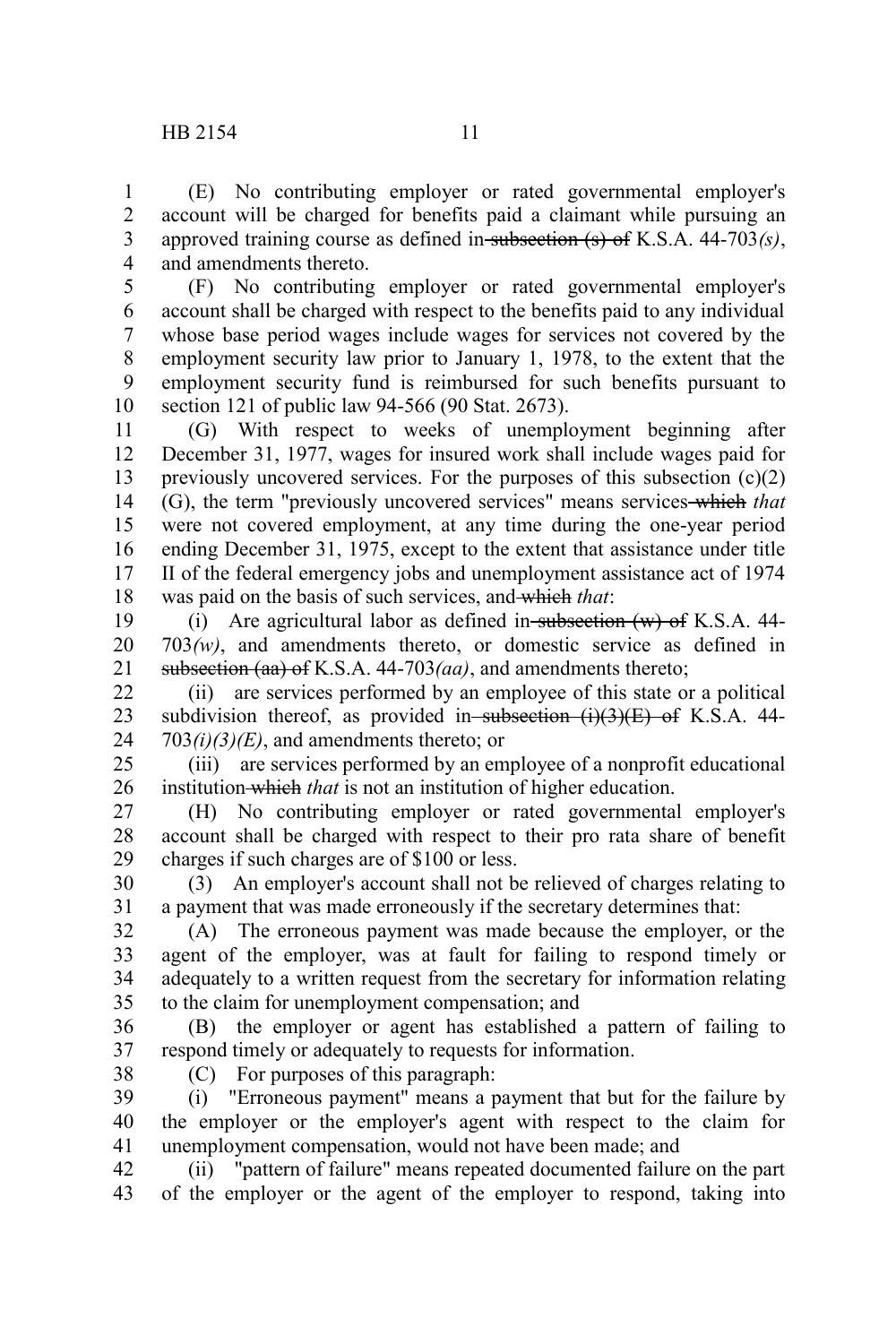consideration the number of instances of failure in relation to the total volume of requests. An employer or employer's agent failing to respond as described in  $(c)(3)(A)$  shall not be determined to have engaged in a "pattern of failure" if the number of such failures during the year prior to such request is fewer than two, or less than 2%, of such requests, whichever is greater. 1 2 3 4 5 6

(D) Determinations of the secretary prohibiting the relief of charges pursuant to this section shall be subject to appeal or protest as other determinations of the agency with respect to the charging of employer accounts. 7 8 9 10

(E) This paragraph shall apply to erroneous payments established on and after the effective date of this act. 11 12

(4) The examiner shall notify any base period employer whose account will be charged with benefits paid following the filing of a valid new claim and a determination by the examiner based on all information relating to the claim contained in the records of the division of employment security. Such notice shall become final and benefits charged to the base period employer's account in accordance with the claim unless within 10 calendar days from the date the notice was sent, the base period employer requests in writing that the examiner reconsider the determination and furnishes any required information in accordance with the secretary's rules and regulations. In a similar manner, a notice of an additional claim followed by the first payment of benefits with respect to the benefit year, filed by an individual during a benefit year after a period in such year during which such individual was employed, shall be given to any base period employer of the individual who has requested such a notice within 10 calendar days from the date the notice of the valid new claim was sent to such base period employer. For purposes of this subsection  $(c)(3)$ , if the required information is not submitted or postmarked within a response time limit of 10 days after the base period employer notice was sent, the base period employer shall be deemed to have waived its standing as a party to the proceedings arising from the claim and shall be barred from protesting any subsequent decisions about the claim by the secretary, a referee, the board of review or any court, except that the base period employer's response time limit may be waived or extended by the examiner or upon appeal, if timely response was impossible due to excusable neglect. The examiner shall notify the employer of the reconsidered determination*,* which shall be subject to appeal, or further reconsideration, in accordance with the provisions of K.S.A. 44-709, and amendments thereto. 13 14 15 16 17 18 19 20 21 22 23 24 25 26 27 28 29 30 31 32 33 34 35 36 37 38 39 40

(5) *Time, computation and extension.* In computing the period of time for a base period employer response or appeals under this section from the examiner's or the special examiner's determination or from the referee's 41 42 43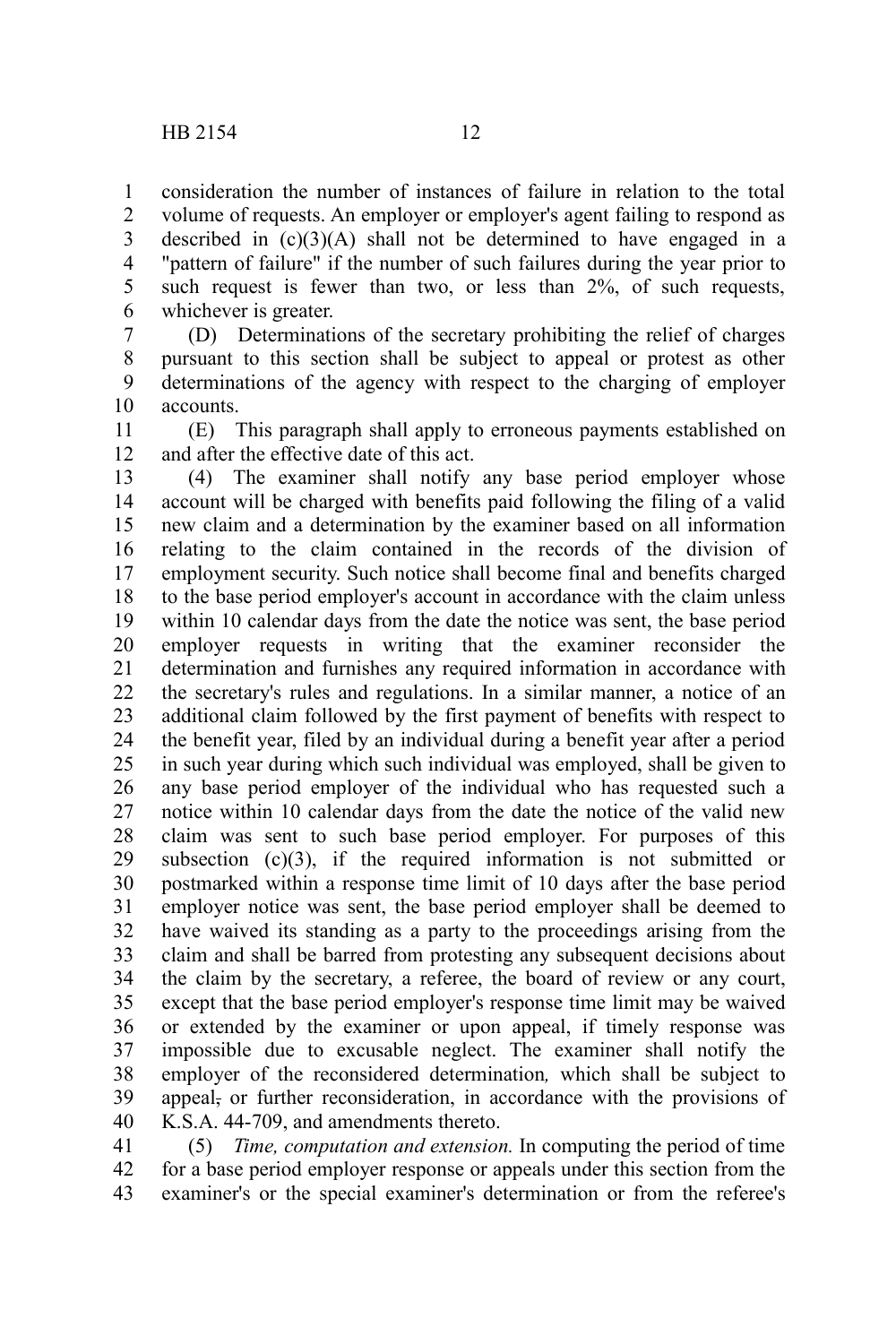decision, the day of the act, event or default from which the designated period of time begins to run shall not be included. The last day of the period shall be included unless it is a Saturday, Sunday or legal holiday, in which event the period runs until the end of the next day which *that* is not a Saturday, Sunday or legal holiday. 1 2 3 4 5

(d) *Pooled fund.* All contributions and payments in lieu of contributions and benefit cost payments to the employment security fund shall be pooled and available to pay benefits to any individual entitled thereto under the employment security law, regardless of the source of such contributions or payments in lieu of contributions or benefit cost payments. 6 7 8 9 10 11

(e) *Election to become reimbursing employer; payment in lieu of contributions.* (1) Any governmental entity, Indian tribes or tribal units, (subdivisions, subsidiaries or business enterprises wholly owned by such Indian tribes), for which services are performed as described in subsection  $\overline{(i)(3)(E)}$  of K.S.A. 44-703 $(i)(3)(E)$ , and amendments thereto, or any nonprofit organization or group of nonprofit organizations described in section 501(c)(3) of the federal internal revenue code of 1986-which *that* is exempt from income tax under section 501(a) of such code, that becomes subject to the employment security law may elect to become a reimbursing employer under this subsection  $(e)(1)$  and agree to pay the secretary for the employment security fund an amount equal to the amount of regular benefits and ½ of the extended benefits paid that are attributable to service in the employ of such reimbursing employer, except that each reimbursing governmental employer, Indian tribes or tribal units shall pay an amount equal to the amount of regular benefits and extended benefits paid for weeks of unemployment beginning after December 31, 1978, for governmental employers and December 21, 2000, for Indian tribes or tribal units to individuals for weeks of unemployment which *that* begin during the effective period of such election. 12 13 14 15 16 17 18 19 20 21 22 23 24 25 26 27 28 29 30

(A) Any employer identified in this subsection (e)(1) may elect to become a reimbursing employer for a period encompassing not less than four complete calendar years if such employer files with the secretary a written notice of such election within the 30-day period immediately following January 1 of any calendar year or within the 30-day period immediately following the date on which *when* a determination of subjectivity to the employment security law is issued, whichever occurs later. 31 32 33 34 35 36 37 38

(B) Any employer which *that* makes an election to become a reimbursing employer in accordance with subparagraph  $(A)$  of thissubsection  $(e)(1)$  will continue to be liable for payments in lieu of contributions until such employer files with the secretary a written notice terminating its election not later than 30 days prior to the beginning of the 39 40 41 42 43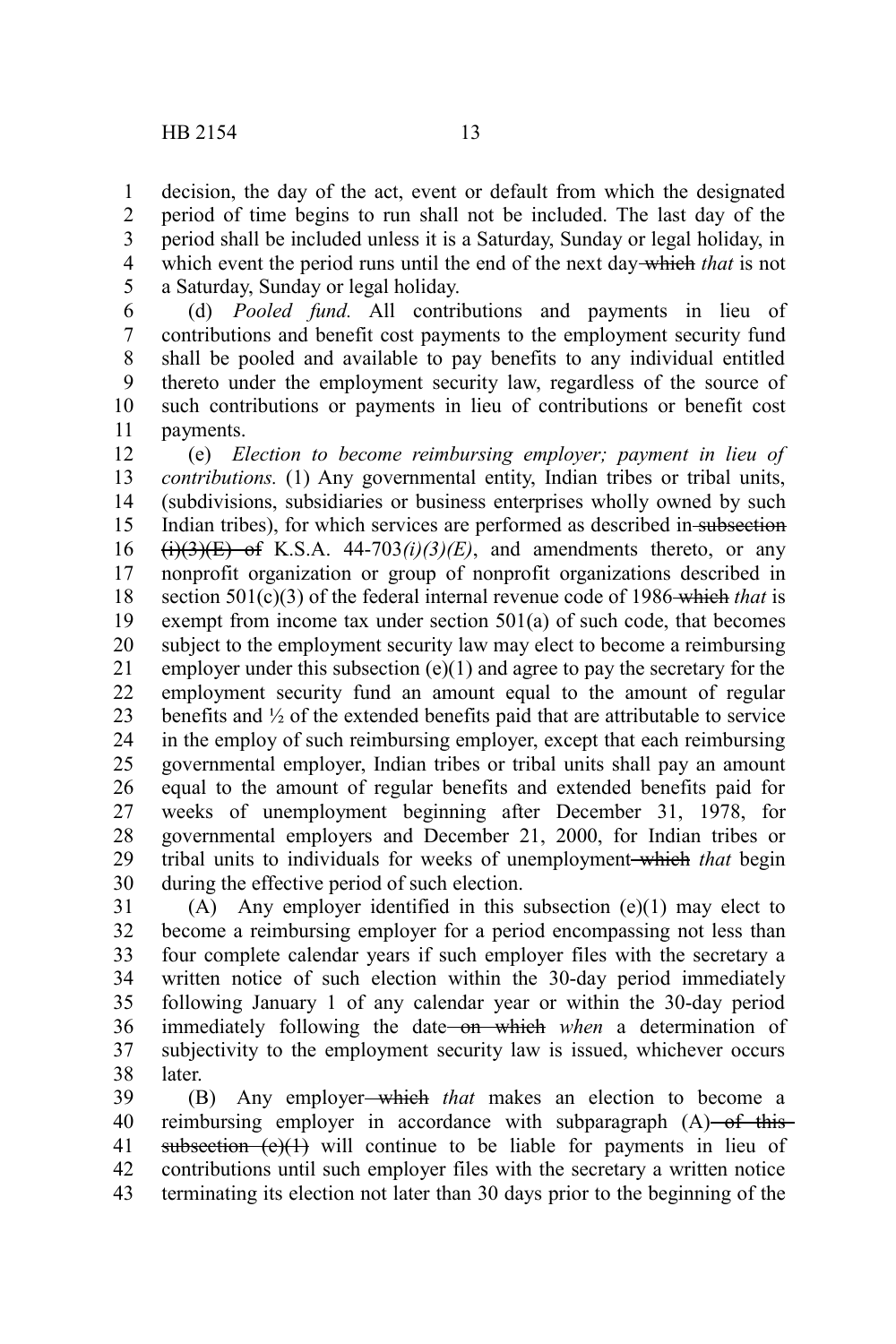calendar year for which such termination shall first be effective. 1

(C) Any employer identified in this subsection (e)(1) which *that* has remained a contributing employer and has been paying contributions under the employment security law for a period subsequent to January 1, 1972, may change to a reimbursing employer by filing with the secretary not later than 30 days prior to the beginning of any calendar year a written notice of election to become a reimbursing employer. Such election shall not be terminable by the employer for four complete calendar years. 2 3 4 5 6 7 8

(D) The secretary may for good cause extend the period within which a notice of election, or a notice of termination, must be filed and may permit an election to be retroactive but not any earlier than with respect to benefits paid after January 1 of the year such election is received. 9 10 11 12

(E) The secretary, in accordance with such rules and regulations as the secretary may adopt, shall notify each employer identified in subsection (e)(1) of any determination-which *that* the secretary may make of its status as an employer and of the effective date of any election-which *that* it makes to become a reimbursing employer and of any termination of such election. Such determinations shall be subject to reconsideration, appeal and review in accordance with the provisions of K.S.A. 44-710b, and amendments thereto. 13 14 15 16 17 18 19 20

(2) *Reimbursement reports and payments.* Payments in lieu of contributions shall be made in accordance with the provisions of paragraph *subparagraph* (A) of this subsection  $(e)(2)$  by all reimbursing employers except the state of Kansas. Each reimbursing employer shall report total wages paid during each calendar quarter by filing quarterly wage reports with the secretary-which *that* shall be filed by the last day of the month following the close of each calendar quarter. Wage reports are deemed filed as of the date they are placed in the United States mail. 21 22 23 24 25 26 27 28

(A) At the end of each calendar quarter, or at the end of any other period as determined by the secretary, the secretary shall bill each reimbursing employer, except the state of Kansas: (i) An amount to be paid which *that* is equal to the full amount of regular benefits plus  $\frac{1}{2}$  of the amount of extended benefits paid during such quarter or other prescribed period that is attributable to service in the employ of such reimbursing employer; and (ii) for weeks of unemployment beginning after December 31, 1978, each reimbursing governmental employer and December 21, 2000, for Indian tribes or tribal units shall be certified an amount to be paid which *that* is equal to the full amount of regular benefits and extended benefits paid during such quarter or other prescribed period that is attributable to service in the employ of such reimbursing governmental employer. 29 30 31 32 33 34 35 36 37 38 39 40 41

(B) Payment of any bill rendered under paragraph *subparagraph* (A) of this subsection  $(e)(2)$  shall be made not later than 30 days after such bill 42 43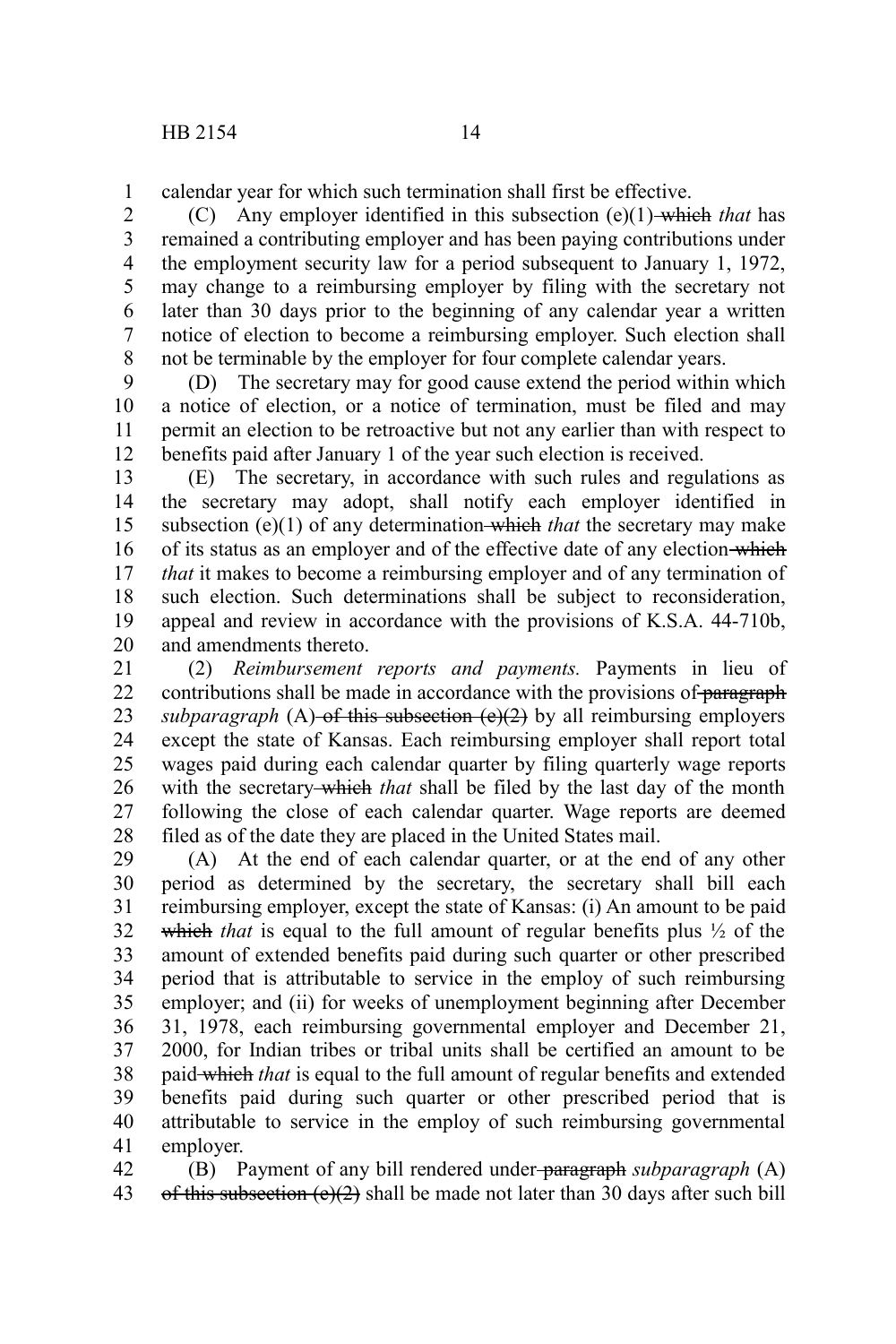1 2 3 was mailed to the last known address of the reimbursing employer, or otherwise was delivered to such reimbursing employer, unless there has been an application for review and redetermination in accordance with

paragraph *subparagraph* (D) of this subsection (e)(2). 4

(C) Payments made by any reimbursing employer under the provisions of this subsection (e)(2) shall not be deducted or deductible, in whole or in part, from the remuneration of individuals in the employ of such employer. 5 6 7 8

(D) The amount due specified in any bill from the secretary shall be conclusive on the reimbursing employer, unless, not later than 15 days after the bill was mailed to the last known address of such employer, or was otherwise delivered to such employer, the reimbursing employer files an application for redetermination in accordance with K.S.A. 44-710b, and amendments thereto. 9 10 11 12 13 14

(E) Past due payments of amounts certified by the secretary under this section shall be subject to the same interest, penalties and actions required by K.S.A. 44-717, and amendments thereto. (1) If any nonprofit organization or group of nonprofit organizations described in section  $501(c)(3)$  of the federal internal revenue code of 1986 or governmental reimbursing employer is delinquent in making payments of amounts certified by the secretary under this section, the secretary may terminate such employer's election to make payments in lieu of contributions as of the beginning of the next calendar year and such termination shall be effective for such next calendar year and the calendar year thereafter so that the termination is effective for two complete calendar years. (2) Failure of the Indian tribe or tribal unit to make required payments, including assessment of interest and penalty within 90 days of receipt of the bill will cause the Indian tribe to lose the option to make payments in lieu of contributions as described pursuant to paragraph (e)(1) for the following tax year unless payment in full is received before contribution rates for the next tax year are calculated. (3) Any Indian tribe that loses the option to make payments in lieu of contributions due to late payment or nonpayment, as described in paragraph (2), shall have such option reinstated, if after a period of one year, all contributions have been made on time and no contributions, payments in lieu of contributions for benefits paid, penalties or interest remain outstanding. 15 16 17 18 19 20 21 22 23 24 25 26 27 28 29 30 31 32 33 34 35 36

(F) Failure of the Indian tribe or any tribal unit thereof to make required payments, including assessments of interest and penalties, after all collection activities deemed necessary by the secretary have been exhausted, will cause services performed by such tribe to not be treated as employment for purposes of subsection  $(i)(3)(E)$  of K.S.A. 44-703 $(i)(3)$ *(E)*, and amendments thereto. If an Indian tribe fails to make payments required under this section, including assessments of interest and penalties, 37 38 39 40 41 42 43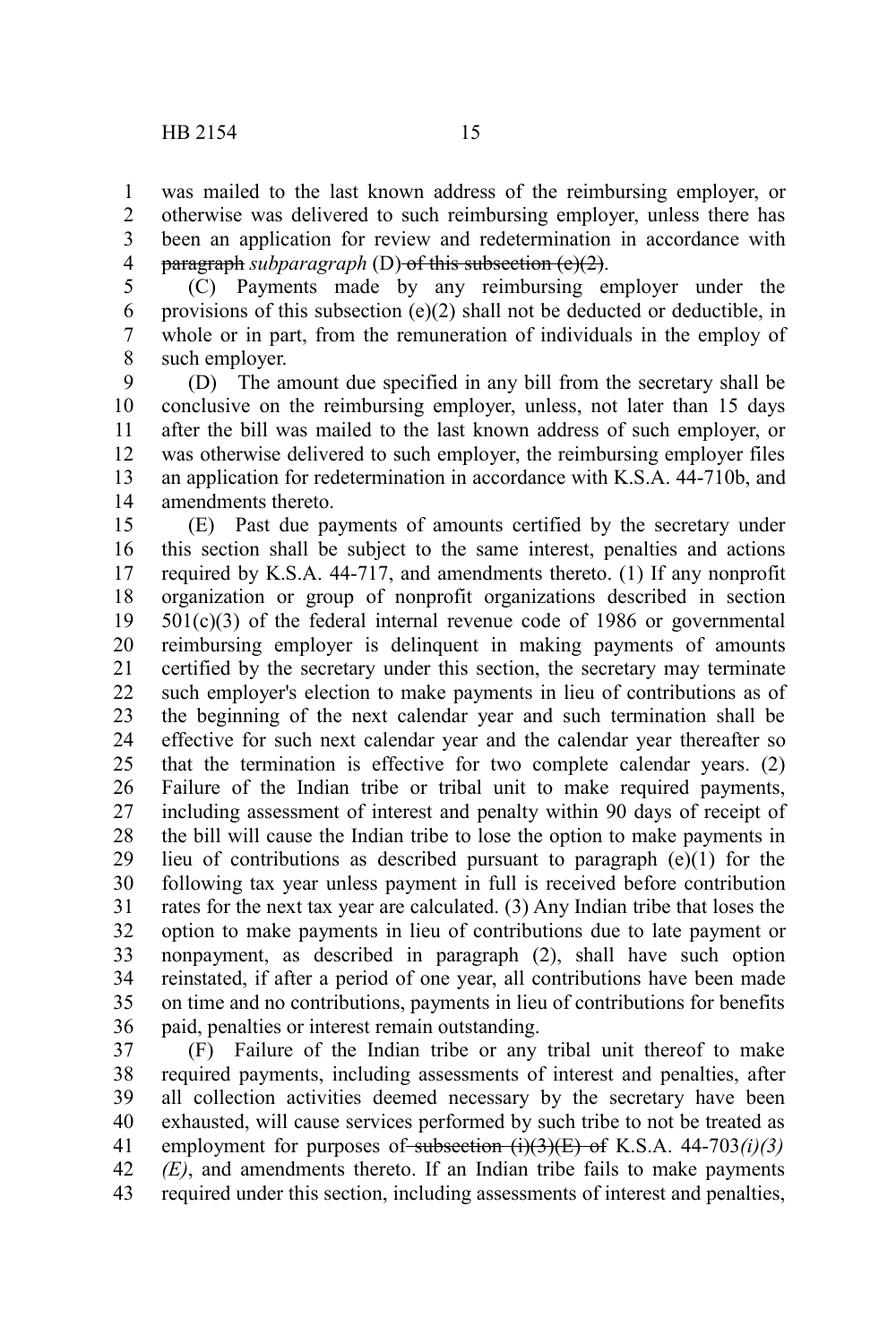within 90 days of a final notice of delinguency, the secretary shall immediately notify the United States internal revenue service and the United States department of labor. The secretary may determine that any Indian tribe that loses coverage pursuant to this paragraph may have services performed on behalf of such tribe again deemed "employment" if all contributions, payments in lieu of contributions, penalties and interest have been paid. 1 2 3 4 5 6 7

(G) In the discretion of the secretary, any employer who elects to become liable for payments in lieu of contributions and any nonprofit organization or group of nonprofit organizations described in section 501 (c)(3) of the federal internal revenue code of 1986 or governmental reimbursing employer or Indian tribe or tribal unit who is delinquent in filing reports or in making payments of amounts certified by the secretary under this section shall be required within 60 days after the effective date of such election, in the case of an eligible employer so electing, or after the date of notification to the delinquent employer under this subsection (e)(2) (G), in the case of a delinquent employer, to execute and file with the secretary a surety bond, except that the employer may elect, in lieu of a surety bond, to deposit with the secretary money or securities as approved by the secretary or to purchase and deliver to an escrow agent a certificate of deposit to guarantee payment. The amount of the bond, deposit or escrow agreement required by this subsection  $(e)(2)(G)$  shall not exceed 5.4% of the organization's taxable wages paid for employment by the eligible employer during the four calendar quarters immediately preceding the effective date of the election or the date of notification, in the case of a delinquent employer. If the employer did not pay wages in each of such four calendar quarters, the amount of the bond or deposit shall be as determined by the secretary. Upon the failure of an employer to comply with this subsection  $(e)(2)(G)$  within the time limits imposed or to maintain the required bond or deposit, the secretary may terminate the election of such eligible employer or delinquent employer, as the case may be, to make payments in lieu of contributions, and such termination shall be effective for the current and next calendar year. 8 9 10 11 12 13 14 15 16 17 18 19 20 21 22 23 24 25 26 27 28 29 30 31 32 33

(H) The state of Kansas shall make reimbursement payments quarterly at a fiscal year rate which *that* shall be based upon: (i) The available balance in the state's reimbursing account as of December 31 of each calendar year; (ii) the historical unemployment experience of all covered state agencies during prior years; (iii) the estimate of total covered wages to be paid during the ensuing calendar year; (iv) the applicable fiscal year rate of the claims processing and auditing fee under K.S.A. 75- 3798, and amendments thereto; and (v) actuarial and other information furnished to the secretary by the secretary of administration. In accordance with K.S.A. 75-3798, and amendments thereto, the claims processing and 34 35 36 37 38 39 40 41 42 43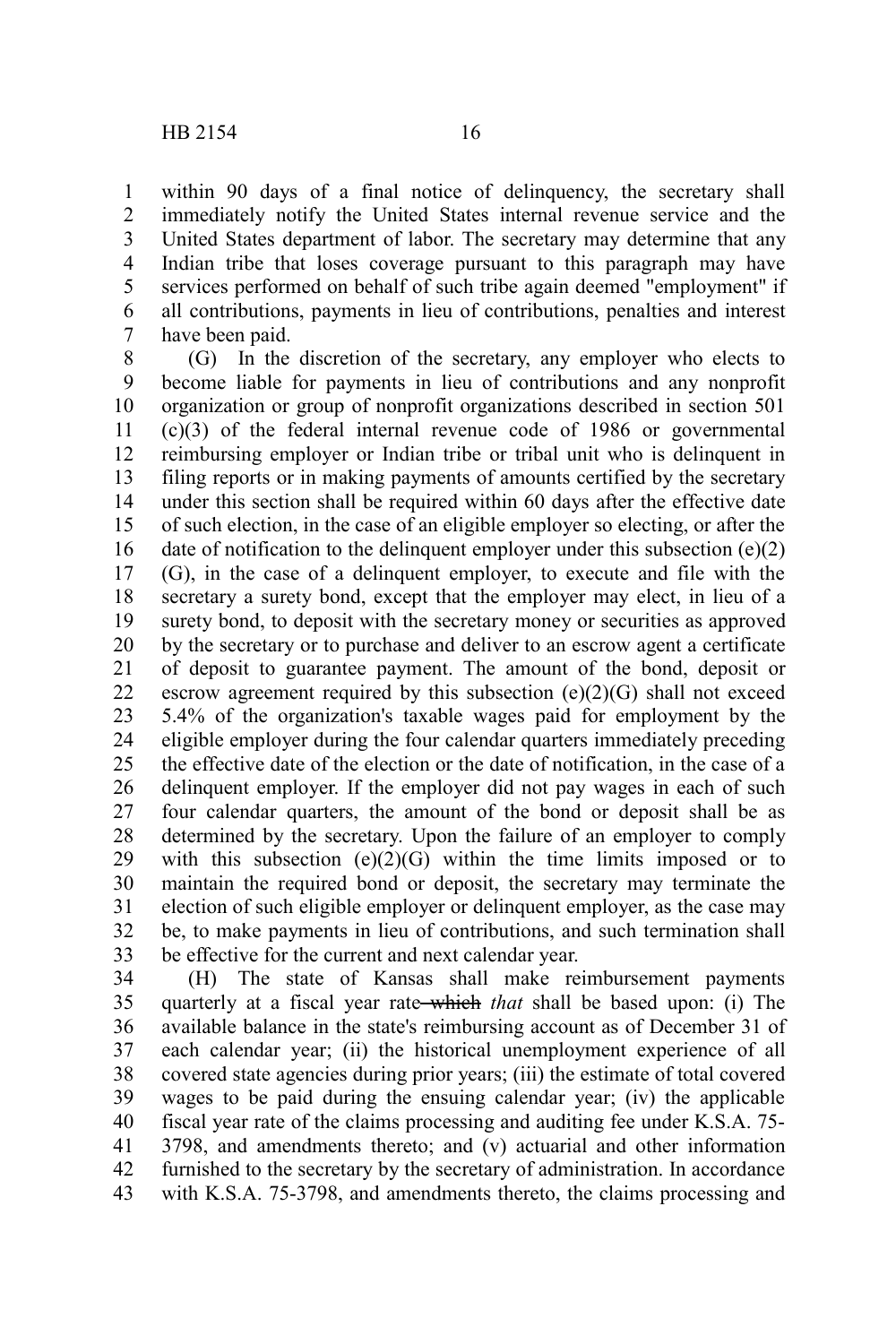auditing fees charged to state agencies shall be deducted from the amounts 1

collected for the reimbursement payments under this paragraph (H) prior to making the quarterly reimbursement payments for the state of Kansas. The fiscal year rate shall be expressed as a percentage of covered total wages and shall be the same for all covered state agencies. The fiscal year rate for each fiscal year will be certified in writing by the secretary to the secretary of administration on July 15 of each year and such certified rate shall become effective on the July 1 immediately following the date of certification. A detailed listing of benefit charges applicable to the state's reimbursing account shall be furnished quarterly by the secretary to the secretary of administration and the total amount of charges deducted from previous reimbursing payments made by the state. On January 1 of each year, if it is determined that benefit charges exceed the amount of prior reimbursing payments, an upward adjustment shall be made therefor in the fiscal year rate which will *to* be certified on the ensuing July 15. If total payments exceed benefit charges, all or part of the excess may be refunded, at the discretion of the secretary, from the fund or retained in the fund as part of the payments which *that* may be required for the next fiscal year. 2 3 4 5 6 7 8 9 10 11 12 13 14 15 16 17 18 19

(3) *Allocation of benefit costs.* The reimbursing account of each reimbursing employer shall be charged the full amount of regular benefits and  $\frac{1}{2}$  of the amount of extended benefits paid except that each reimbursing governmental employer's account shall be charged the full amount of regular benefits and extended benefits paid for weeks of unemployment beginning after December 31, 1978, to individuals whose entire base period wage credits are from such employer. When benefits received by an individual are based upon base period wage credits from more than one employer then the reimbursing employer's or reimbursing governmental employer's account shall be charged in the same ratio as base period wage credits from such employer bear to the individual's total base period wage credits. Notwithstanding any other provision of the employment security law, no reimbursing employer's or reimbursing governmental employer's account shall be charged for payments of extended benefits which *that* are wholly reimbursed to the state by the federal government. *Payments of unemployment compensation that are wholly reimbursed to the reimbursing employer by the federal government shall be charged for the purpose of such reimbursement under the coronavirus aid, relief, and economic security act (Pub. L. No. 116-136).* 20 21 22 23 24 25 26 27 28 29 30 31 32 33 34 35 36 37 38

(A) *Proportionate allocation (when fewer than all reimbursing base period employers are liable).* If benefits paid to an individual are based on wages paid by one or more reimbursing employers and on wages paid by one or more contributing employers or rated governmental employers, the amount of benefits payable by each reimbursing employer shall be an 39 40 41 42 43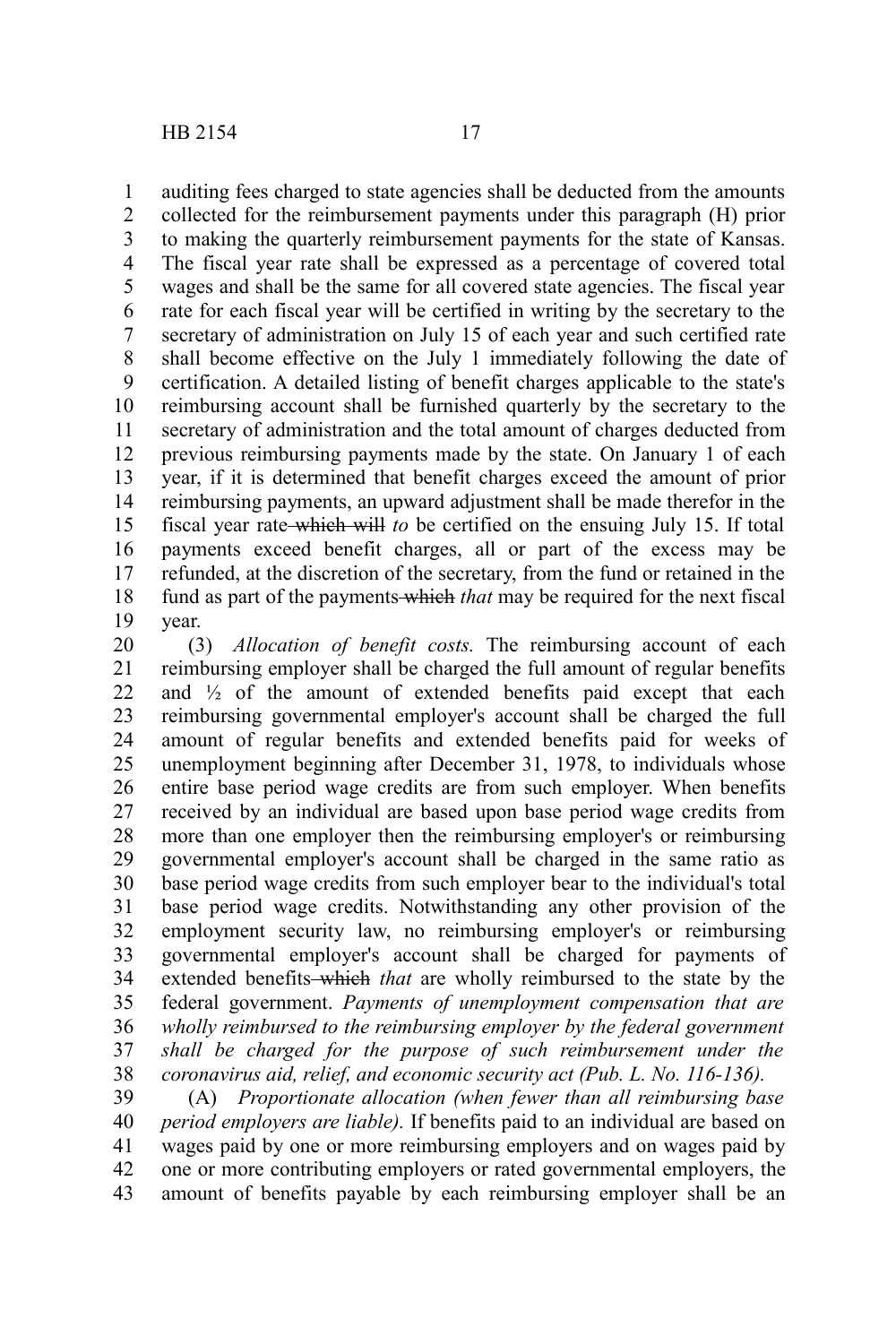amount which *that* bears the same ratio to the total benefits paid to the individual as the total base period wages paid to the individual by such employer bears to the total base period wages paid to the individual by all of such individual's base period employers. 1 2 3 4

(B) *Proportionate allocation (when all base period employers are reimbursing employers).* If benefits paid to an individual are based on wages paid by two or more reimbursing employers, the amount of benefits payable by each such employer shall be an amount which *that* bears the same ratio to the total benefits paid to the individual as the total base period wages paid to the individual by such employer bear to the total base period wages paid to the individual by all of such individual's base period employers. 5 6 7 8 9 10 11 12

(4) *Group accounts.* Two or more reimbursing employers may file a joint application to the secretary for the establishment of a group account for the purpose of sharing the cost of benefits paid that are attributable to service in the employment of such reimbursing employers. Each such application shall identify and authorize a group representative to act as the group's agent for the purposes of this subsection (e)(4). Upon approval of the application, the secretary shall establish a group account for such employers effective as of the beginning of the calendar quarter in which the secretary receives the application and shall notify the group's representative of the effective date of the account. Such account shall remain in effect for not less than four years and thereafter such account shall remain in effect until terminated at the discretion of the secretary or upon application by the group. Upon establishment of the account, each member of the group shall be liable for payments in lieu of contributions with respect to each calendar quarter in the amount that bears the same ratio to the total benefits paid in such quarter that are attributable to service performed in the employ of all members of the group as the total wages paid for service in employment by such member in such quarter bear to the total wages paid during such quarter for service performed in the employ of all members of the group. The secretary shall adopt such rules and regulations as the secretary deems necessary with respect to applications for establishment, maintenance and termination of group accounts that are authorized by this subsection  $(e)(4)$ , for addition of new members to, and withdrawal of active members from such accounts, and for the determination of the amounts that are payable under this subsection (e)(4) by members of the group and the time and manner of such payments. 13 14 15 16 17 18 19 20 21 22 23 24 25 26 27 28 29 30 31 32 33 34 35 36 37 38

Sec. 5. K.S.A. 2019 Supp. 44-757 is hereby amended to read as follows: 44-757. *Shared work unemployment compensation program.* (a) As used in this section: 39 40 41

(1) "Affected unit" means a specified department, shift or other unit of two or more employees that is designated by an employer to participate 42 43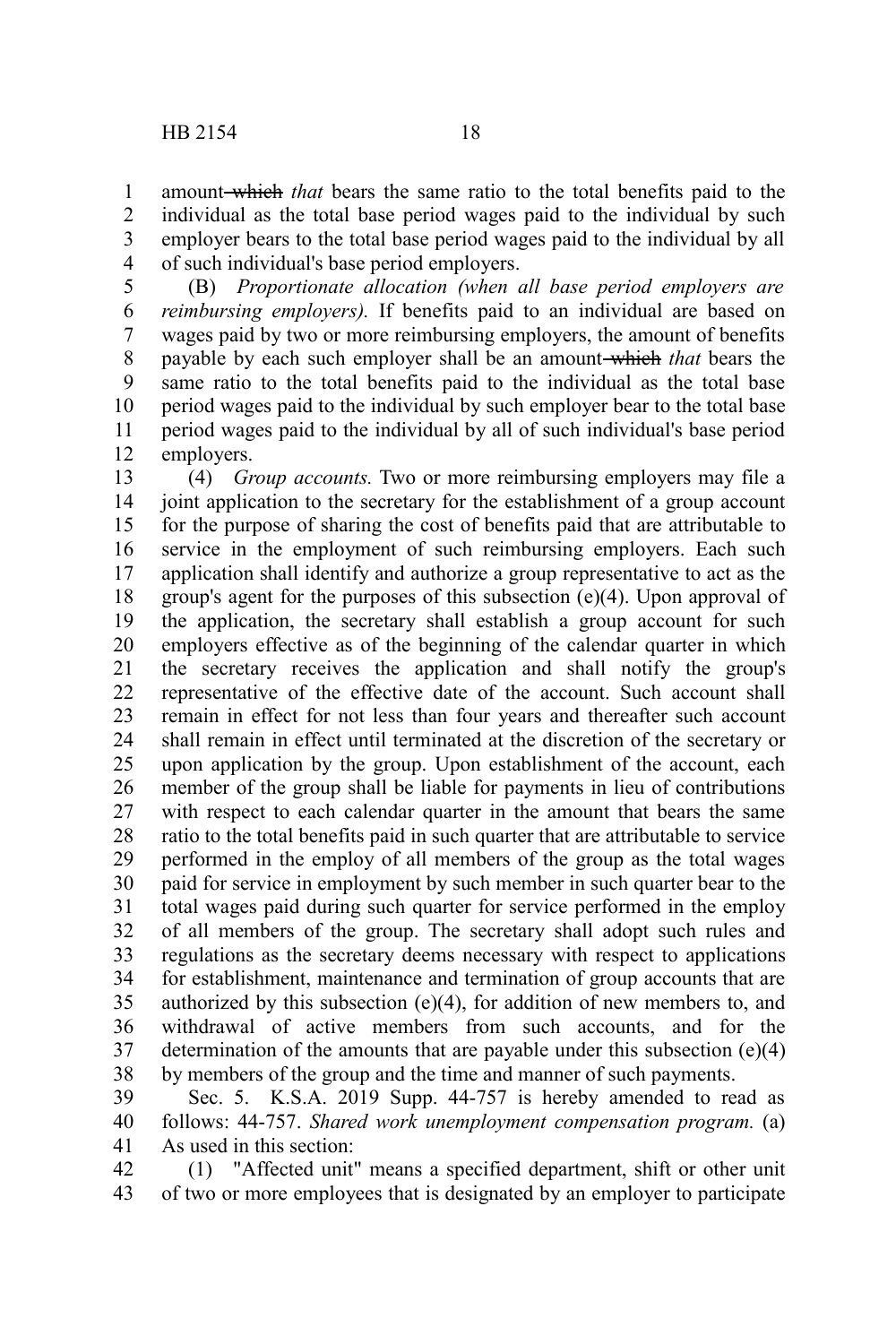in a shared work plan. 1

(2) "Fringe benefit" means health insurance, a retirement benefit received under a pension plan, a paid vacation day, a paid holiday, sick leave, and any other analogous employee benefit that is provided by an employer. 2 3 4 5

(3) "Fund" has the meaning ascribed thereto by K.S.A. 44-703(k), and amendments thereto. 6 7

(4) "Normal weekly hours of work" means the lesser of 40 hours or the average obtained by dividing the total number of hours worked per week during the preceding twelve-week period by the number 12. 8 9 10

(5) "Participating employee" means an employee who works a reduced number of hours under a shared work plan. 11 12

(6) "Participating employer" means an employer who has a shared work plan in effect. 13 14

(7) "Secretary" means the secretary of labor or the secretary's designee. 15 16

(8) "Shared work benefit" means an unemployment compensation benefit that is payable to an individual in an affected unit because the individual works reduced hours under an approved shared work plan. 17 18 19

(9) "Shared work plan" means a program for reducing unemployment under which employees who are members of an affected unit share the work remaining after a reduction in their normal weekly hours of work. 20 21 22

(10) "Shared work unemployment compensation program" means a program designed to reduce unemployment and stabilize the work force by allowing certain employees to collect unemployment compensation benefits if the employees share the work remaining after a reduction in the total number of hours of work and a corresponding reduction in wages. 23 24 25 26 27

(b) The secretary shall establish a voluntary shared work unemployment compensation program as provided by this section. The secretary may adopt rules and regulations and establish procedures necessary to administer the shared work unemployment compensation program. 28 29 30 31 32

(c) An employer who wishes to participate in the shared work unemployment compensation program must submit a written shared work plan to the secretary for the secretary's approval. As a condition for approval, a participating employer must agree to furnish the secretary with reports relating to the operation of the shared work plan as requested by the secretary. The employer shall monitor and evaluate the operation of the established shared work plan as requested by the secretary and shall report the findings to the secretary. 33 34 35 36 37 38 39 40

(d) The secretary may approve a shared work plan if:

41

(1) The shared work plan applies to and identifies a specific affected unit; 42 43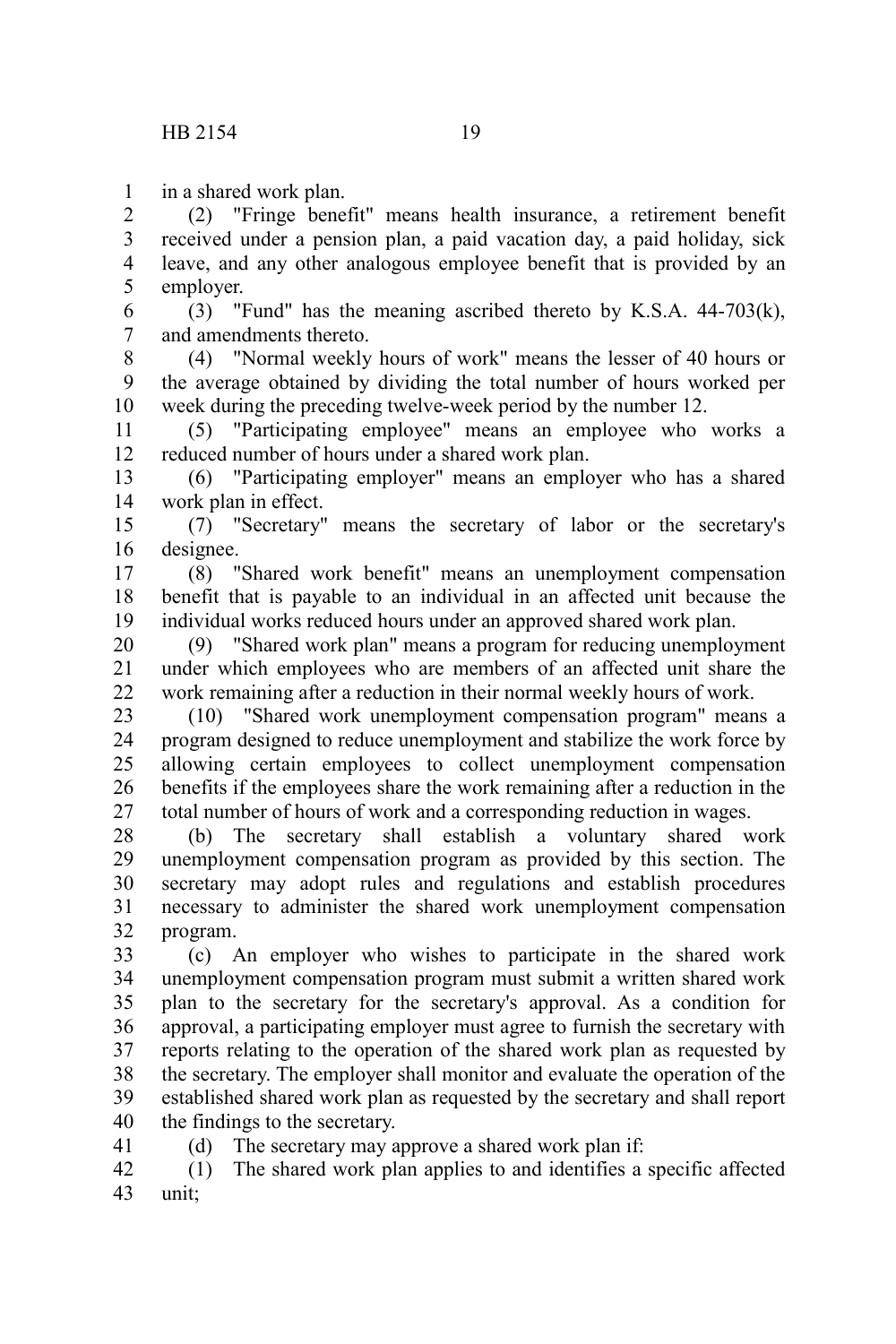## HB 2154 20

(2) the employees in the affected unit are identified by name and social security number; 1 2

(3) the shared work plan reduces the normal weekly hours of work for an employee, including regular part-time employees, in the affected unit by not less than 20% and not more than 40%; 3 4 5

(4) the shared work plan applies to at least 10% of the employees in the affected unit; 6 7

(5) the shared work plan describes the manner in which *that* the participating employer treats the fringe benefits of each employee in the affected unit and the employer certifies that if the employer provides health benefits and retirement benefits under a defined benefit plan, as defined in 26 U.S.C. § 414(j), or contributions under a defined contribution plan, as defined in 26 U.S.C.  $\S$  414(i), to any employee whose workweek is reduced under the program that such benefits will continue to be provided to employees participating in the shared work compensation program under the same terms and conditions as though the workweek of such employee had not been reduced or to the same extent as other employees not participating in the shared work program; 8 9 10 11 12 13 14 15 16 17 18

(6) the employer certifies that the implementation of a shared work plan and the resulting reduction in work hours is in lieu of layoffs that would affect at least 10% of the employees in the affected unit and that would result in an equivalent reduction in work hours; 19 20 21 22

(7) the employer has filed all reports required to be filed under the employment security law for all past and current periods and has paid all contributions, benefit cost payments, or if a reimbursing employer has made all payments in lieu of contributions due for all past and current periods; 23 24 25 26 27

(8) (A) a contributing employer must be eligible for a rate computation under K.S.A.  $44-710a(a)(2)$ , and amendments thereto, and is not a negative account employer as defined by K.S.A. 44-710a(d), and amendments thereto *and the contributing employer, as determined by the secretary, does not adversely impact the state's eligibility under section 2108 of the coronavirus aid, relief, and economic security act (Pub. L. No. 116-136)*; (B) a rated governmental employer must be eligible for a rate computation under K.S.A.  $44-710d(g)$ , and amendments thereto; 28 29 30 31 32 33 34 35

(9) eligible employees may participate, as appropriate, in training, including without limitation, employer-sponsored training or worker training funded under the workforce investment act of 1998, to enhance job skills if such program has been approved by the state of Kansas; 36 37 38 39

(10) the employer includes a plan for giving advance notice, where feasible, to an employee whose workweek is to be reduced together with an estimate of the number of layoffs that would have occurred absent the ability to participate in shared work compensation and such other 40 41 42 43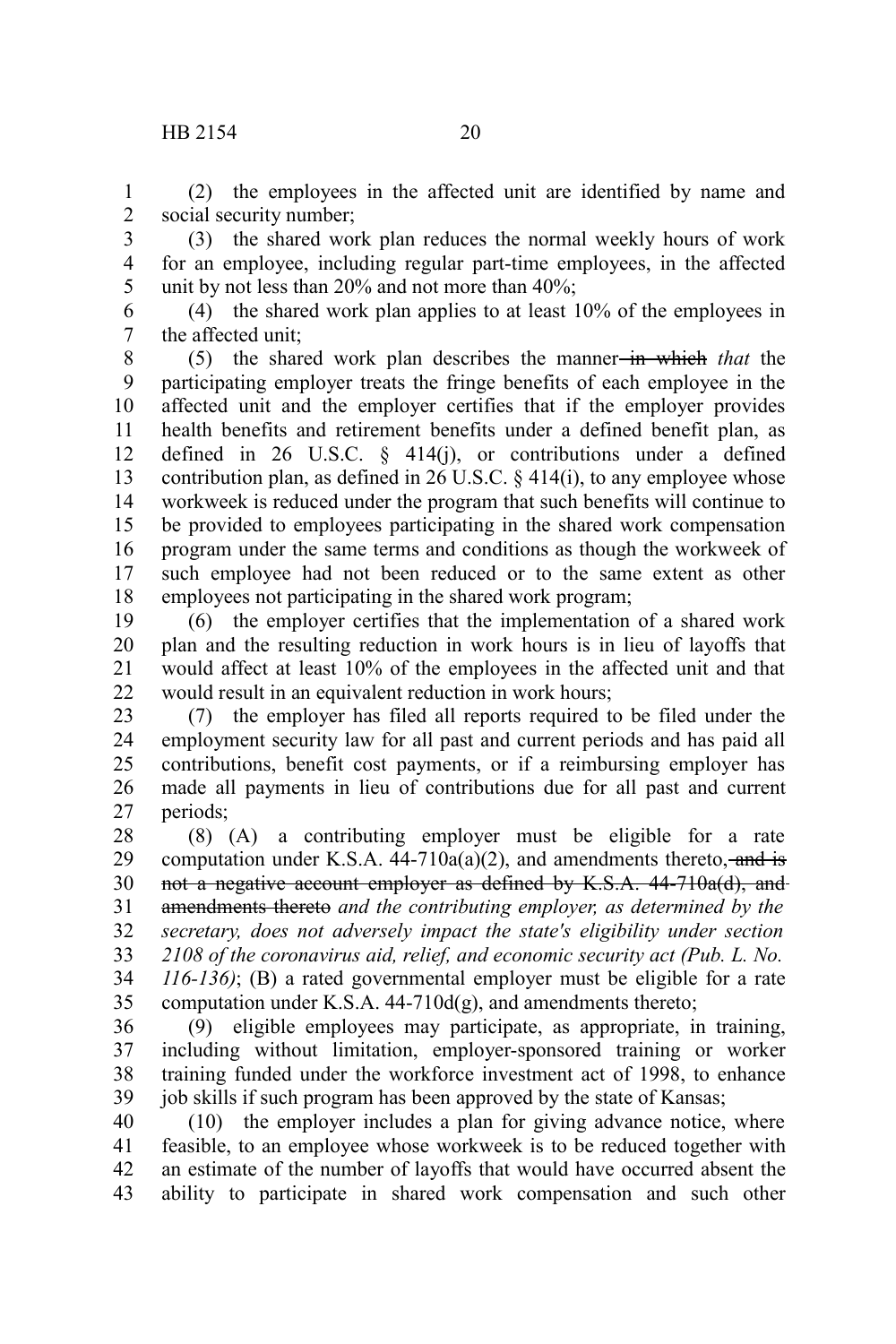information as the secretary of labor determines is appropriate; and 1

(11) the terms of the employer's written plan and implementation are consistent with employer obligations under applicable federal and Kansas laws. 2 3 4

(e) If any of the employees who participate in a shared work plan under this section are covered by a collective bargaining agreement, the shared work plan must be approved in writing by the collective bargaining agent. 5 6 7 8

(f) A shared work plan may not be implemented to subsidize seasonal employers during the off-season. 9 10

(g) The secretary shall approve or deny a shared work plan no later than the  $30<sup>th</sup>$  day after the day the shared work plan is received by the secretary. The secretary shall approve or deny a shared work plan in writing. If the secretary denies a shared work plan, the secretary shall notify the employer of the reasons for the denial. 11 12 13 14 15

(h) A shared work plan is effective on the date it is approved by the secretary, except for good cause a shared work plan may be effective at any time within a period of 14 days prior to the date such plan is approved by the secretary. The shared work plan expires on the last day of the  $12<sup>th</sup>$ full calendar month after the effective date of the shared work plan. 16 17 18 19 20

(i) An employer may modify a shared work plan created under this section to meet changed conditions if the modification conforms to the basic provisions of the shared work plan as approved by the secretary. The employer must report the changes made to the shared work plan in writing to the secretary before implementing the changes. If the original shared work plan is substantially modified, the secretary shall reevaluate the shared work plan and may approve the modified shared work plan if it meets the requirements for approval under subsection (d). The approval of a modified shared work plan does not affect the expiration date originally set for that shared work plan. If substantial modifications cause the shared work plan to fail to meet the requirements for approval, the secretary shall deny approval to the modifications as provided by subsection (g). 21 22 23 24 25 26 27 28 29 30 31 32

(j) Notwithstanding any other provisions of the employment security law, an individual is unemployed and is eligible for shared work benefits in any week in which the individual, as an employee in an affected unit, works for less than the individual's normal weekly hours of work in accordance with an approved shared work plan in effect for that week. The secretary may not deny shared work benefits for any week to an otherwise eligible individual by reason of the application of any provision of the employment security law that relates to availability for work, active search for work or refusal to apply for or accept work with an employer other than the participating employer. 33 34 35 36 37 38 39 40 41 42

(k) An individual is eligible to receive shared work benefits with 43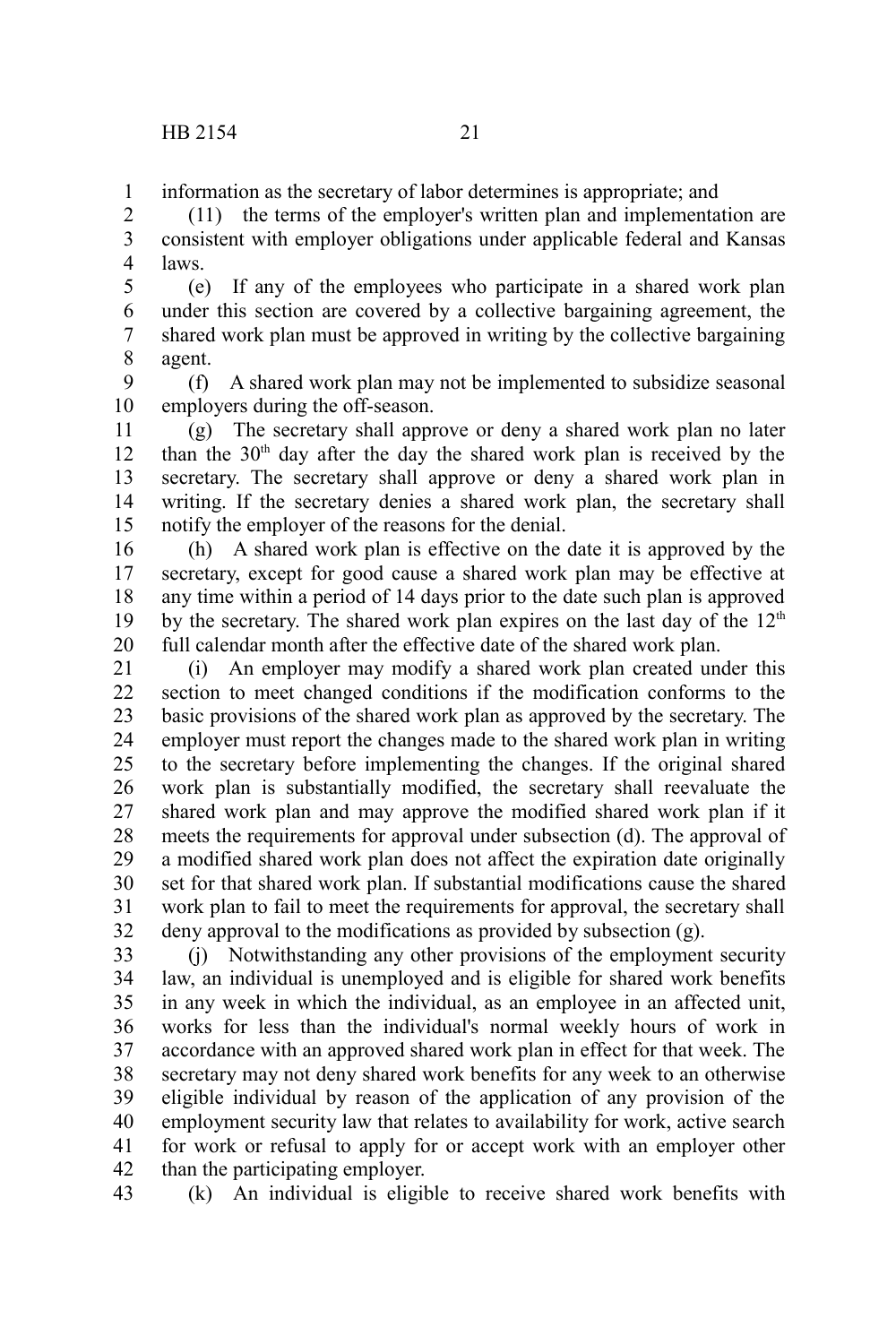respect to any week in which the secretary finds that: 1

(1) The individual is employed as a member of an affected unit subject to a shared work plan that was approved before the week in question and is in effect for that week; 2 3 4

5

(2) the individual is able to work and is available for additional hours of work or full-time work with the participating employer; 6

(3) the individual's normal weekly hours of work have been reduced by at least 20% but not more than 40%, with a corresponding reduction in wages; and 7 8 9

(4) the individual's normal weekly hours of work and wages have been reduced as described in subsection  $(k)(3)$  for a waiting period of one week which *that* occurs within the period the shared work plan is in effect, which period includes the week for which the individual is claiming shared work benefits. 10 11 12 13 14

(l) The secretary shall pay an individual who is eligible for shared work benefits under this section a weekly shared work benefit amount equal to the individual's regular weekly benefit amount for a period of total unemployment multiplied by the nearest full percentage of reduction of the individual's hours as set forth in the employer's shared work plan. If the shared benefit amount is not a multiple of \$1, the secretary shall reduce the amount to the next lowest multiple of \$1. All shared work benefits under this section shall be payable from the fund. 15 16 17 18 19 20 21 22

(m) An individual may not receive shared work benefits and regular unemployment compensation benefits in an amount that exceeds the maximum total amount of benefits payable to that individual in a benefit year as provided by K.S.A. 44-704(g), and amendments thereto. 23 24 25 26

(n) An individual who has received all of the shared work benefits and regular unemployment compensation benefits available in a benefit year is an exhaustee under K.S.A. 44-704a and 44-704b, and amendments thereto, and is entitled to receive extended benefits under such statutes if the individual is otherwise eligible under such statutes. 27 28 29 30 31

(o) The secretary may terminate a shared work plan for good cause if the secretary determines that the shared work plan is not being executed according to the terms and intent of the shared work unemployment compensation program. 32 33 34 35

(p) Notwithstanding any other provisions of this section, an individual shall not be eligible to receive shared work benefits for more than 26 calendar weeks during the 12-month period of the shared work plan, except that two weeks of additional benefits shall be payable to claimants who exhaust regular benefits and any benefits under any other federal or state extended benefits program during the period July 1, 2003 through June 30, 2004. No week shall be counted as a week for which an individual is eligible for shared work benefits for the purposes of this 36 37 38 39 40 41 42 43